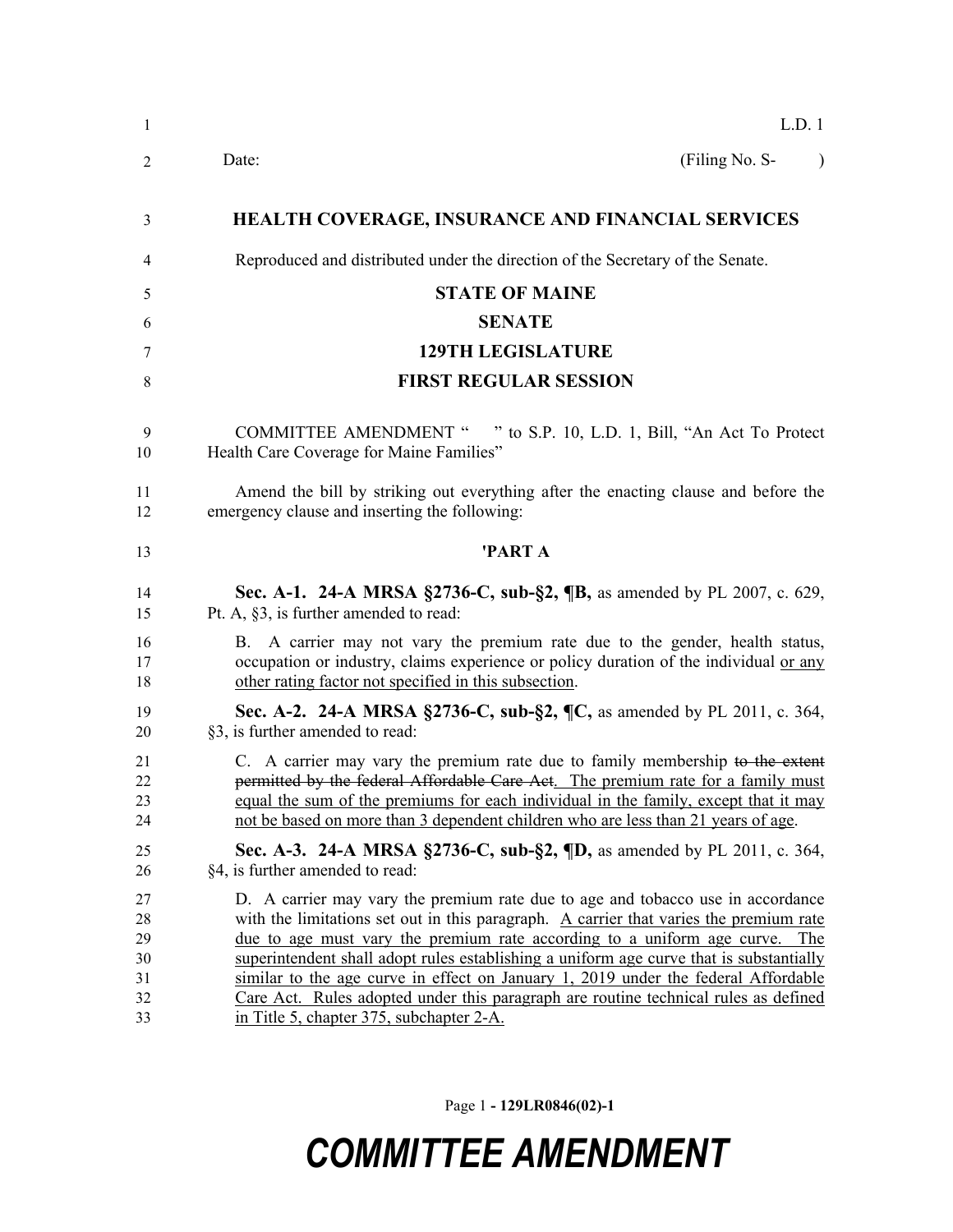(1) For all policies, contracts or certificates that are executed, delivered, issued for delivery, continued or renewed in this State between December 1, 1993 and July 14, 1994, the premium rate may not deviate above or below the community rate filed by the carrier by more than 50%.

 (2) For all policies, contracts or certificates that are executed, delivered, issued for delivery, continued or renewed in this State between July 15, 1994 and July 14, 1995, the premium rate may not deviate above or below the community rate filed by the carrier by more than 33%.

 (3) For all policies, contracts or certificates that are executed, delivered, issued for delivery, continued or renewed in this State between July 15, 1995 and June 30, 2012, the premium rate may not deviate above or below the community rate 12 filed by the carrier by more than 20%.

 (5) For all policies, contracts or certificates that are executed, delivered, issued for delivery, continued or renewed in this State between July 1, 2012 and December 31, 2013, the maximum rate differential due to age filed by the carrier as determined by ratio is 3 to 1. The limitation does not apply for determining rates for an attained age of less than 19 years of age or more than 65 years of age.

 (6) For all policies, contracts or certificates that are executed, delivered, issued for delivery, continued or renewed in this State between January 1, 2014 and December 31, 2014, the maximum rate differential due to age filed by the carrier as determined by ratio is 4 to 1 to the extent permitted by the federal Affordable Care Act. The limitation does not apply for determining rates for an attained age of less than 19 years of age or more than 65 years of age.

 (7) For all policies, contracts or certificates that are executed, delivered, issued for delivery, continued or renewed in this State on or after January 1, 2015, except as provided in subparagraph (9), the maximum rate differential due to age filed by the carrier as determined by ratio is 5 to 1 to the extent permitted by the federal Affordable Care Act. The limitation does not apply for determining rates for an attained age of less than 19 years of age or more than 65 years of age.

 (8) For all policies, contracts or certificates that are executed, delivered, issued for delivery, continued or renewed in this State on or after July 1, 2012, the maximum rate differential due to tobacco use filed by the carrier as determined by ratio is 1.5 to 1, except that the carrier may not apply a rate differential pursuant to this subparagraph when the covered individual is participating in an evidence-based tobacco cessation strategy approved by the United States Department of Health and Human Services, Food and Drug Administration.

 (9) For all policies, contracts or certificates that are executed, delivered, issued for delivery, continued or renewed in this State on or after the effective date of this subparagraph, the maximum rate differential due to age filed by the carrier as determined by ratio is 3 to 1 for individuals 21 years of age and older on the first day of coverage under the policy, contract or certificate. The variation in rate due to age must be actuarially justified for individuals under 21 years of age consistent with the uniform age rating curve adopted under this paragraph.

Page 2 **- 129LR0846(02)-1**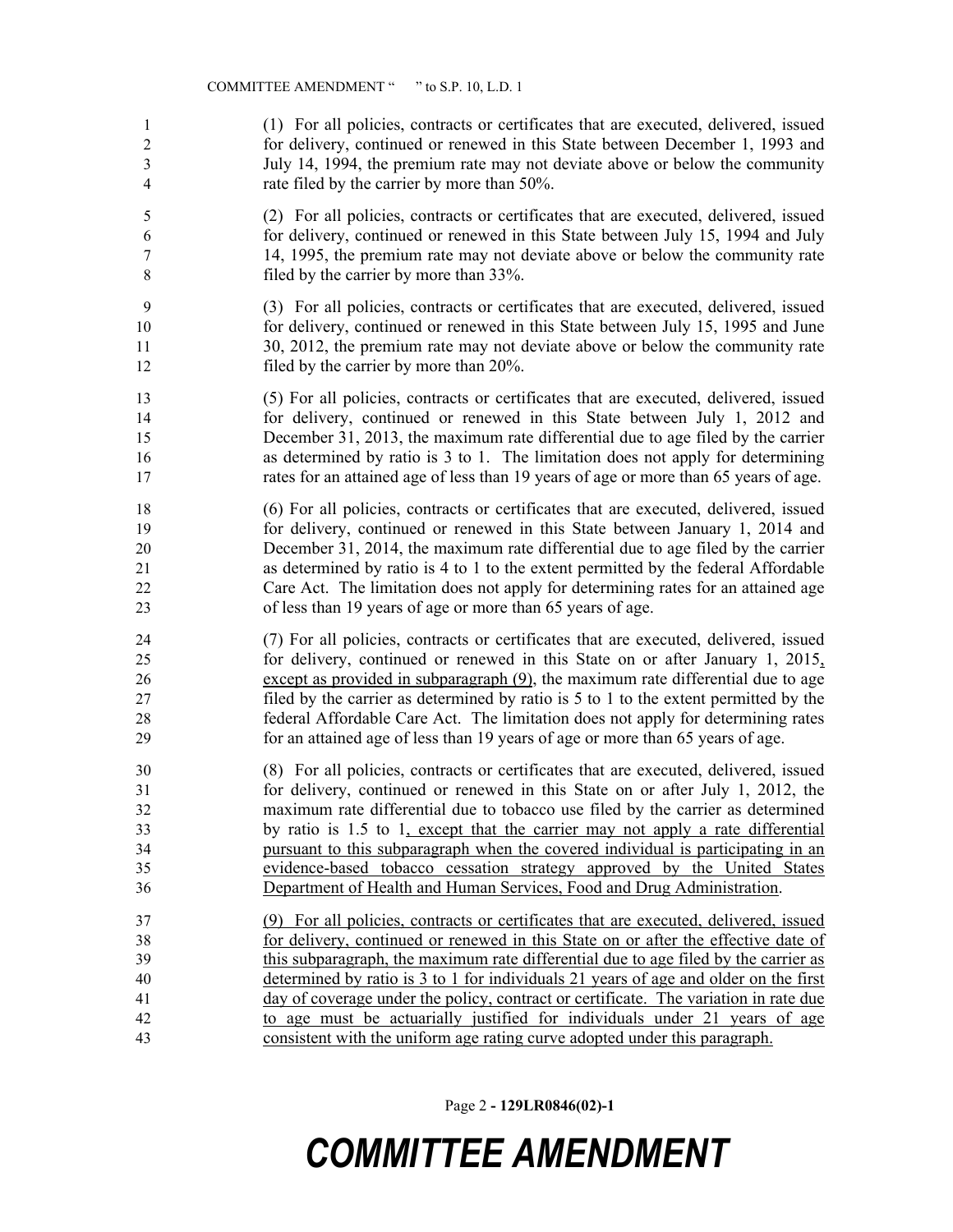**Sec. A-4. 24-A MRSA §2736-C, sub-§2, ¶F,** as amended by PL 2007, c. 629, Pt. M, §4, is repealed.

 **Sec. A-5. 24-A MRSA §2736-C, sub-§2, ¶I,** as amended by PL 2011, c. 364, §5, is repealed.

 **Sec. A-6. 24-A MRSA §2736-C, sub-§5,** as amended by PL 2011, c. 90, Pt. D, §3, is further amended to read:

 **5. Loss ratios.** Except as provided in subsection 2-B, for all policies and certificates issued on or after the effective date of this section, the superintendent shall disapprove any premium rates filed by any carrier, whether initial or revised, for an individual health 10 policy unless it is anticipated that the aggregate benefits estimated to be paid under all the individual health policies maintained in force by the carrier for the period for which coverage is to be provided will return to policyholders at least 65% of the aggregate premiums collected for those policies, as determined in accordance with accepted actuarial principles and practices and on the basis of incurred claims experience and earned premiums. For the purposes of this calculation, any payments paid pursuant to former section 6913 must be treated as incurred claims medical loss ratio calculated under section 4319 will be at least 80%.

 **Sec. A-7. 24-A MRSA §2736-C, sub-§11,** as enacted by PL 2013, c. 271, §1, is amended to read:

 **11. Open enrollment; rules.** Notwithstanding subsection 3, on or after January 1, 2014, a carrier may restrict enrollment in individual health plans to open enrollment periods and special enrollment periods consistent with requirements of the federal Affordable Care Act to the extent not inconsistent with applicable federal law. The superintendent may adopt rules establishing minimum open enrollment dates and minimum criteria for special enrollment periods for all individual health plans offered in 26 this State. Rules adopted pursuant to this subsection are routine technical rules as defined in Title 5, chapter 375, subchapter 2-A.

- **Sec. A-8. 24-A MRSA §2742-B,** as amended by PL 2007, c. 514, §§1 to 5, is further amended to read:
- **§2742-B. Mandatory offer to extend coverage for dependent children up to 26 years of age**
- **1. Dependent child; definition.** As used in this section, "dependent child" means the child of a person covered under an individual health insurance policy when that child:.
- A. Is unmarried;
- B. Has no dependent of the child's own; and
- C. Is a resident of this State or is enrolled as a full-time student at an accredited public or private institution of higher education.

 **2. Offer of coverage.** Notwithstanding section 2703, subsection 3, an individual health insurance policy that offers coverage for a dependent child must offer such coverage, at the option of the policyholder, until the dependent child is 25 attains 26 years

Page 3 **- 129LR0846(02)-1**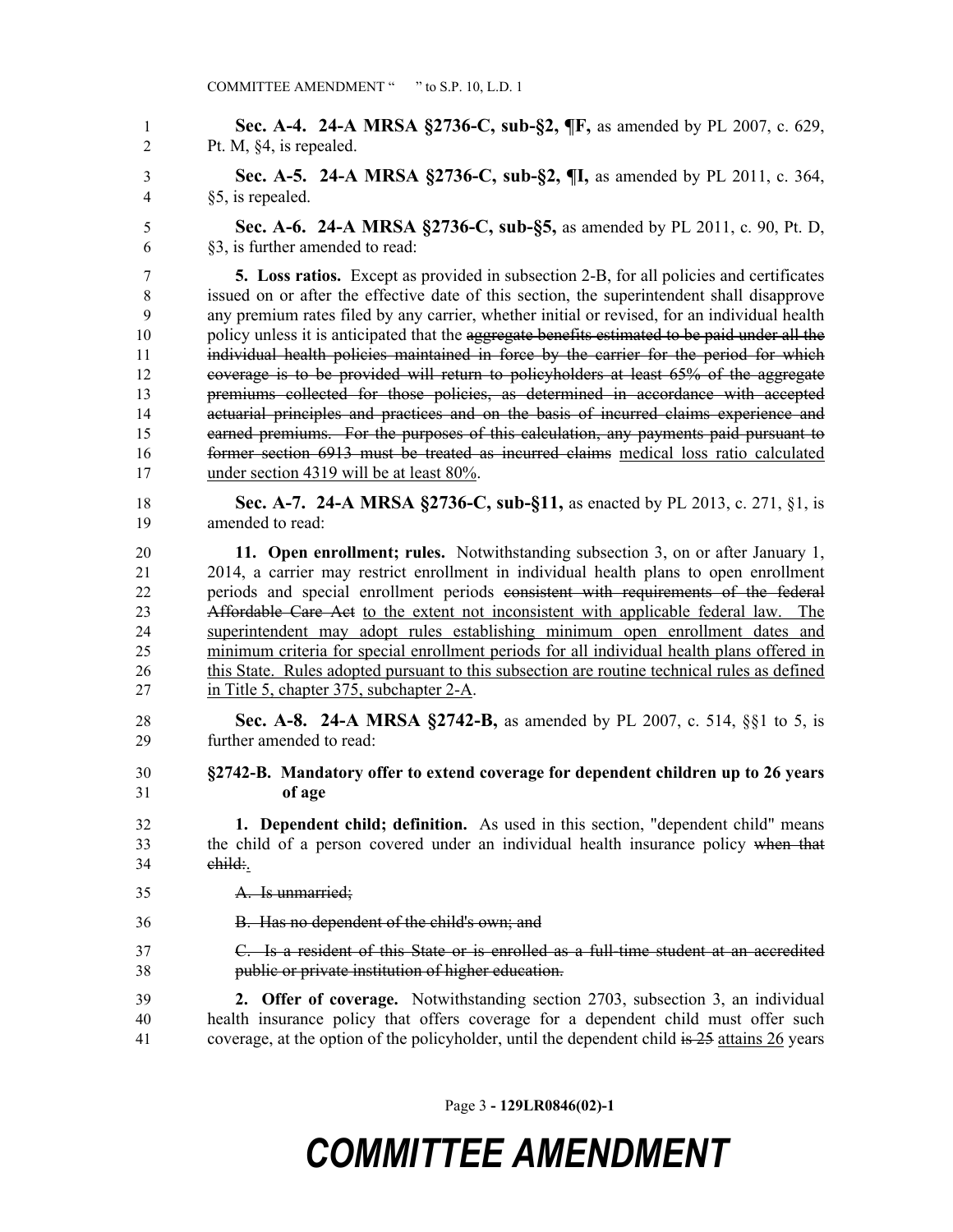| of age. An insurer may require, as a condition of eligibility for coverage in accordance |
|------------------------------------------------------------------------------------------|
| with this section, that a person seeking coverage for a dependent child provide written  |
| documentation on an annual basis that the dependent child meets the requirements in      |
| subsection 1                                                                             |

 **Sec. A-9. 24-A MRSA §2808-B, sub-§2, ¶B,** as amended by PL 1993, c. 477, Pt. B, §1 and affected by Pt. F, §1, is further amended to read:

- B. A carrier may not vary the premium rate due to the gender, health status, claims experience or policy duration of the eligible group or members of the group or any other rating factor not specified in this section.
- **Sec. A-10. 24-A MRSA §2808-B, sub-§2, ¶C,** as amended by PL 2011, c. 638, §1, is further amended to read:

12 C. A carrier may vary the premium rate due to <del>occupation and industry,</del> family membership and participation in wellness programs to the extent permitted by the federal Affordable Care Act. The premium rate for a family must equal the sum of the premiums for each individual in the family, except that it may not be based on more than 3 dependent children who are less than 21 years of age. The superintendent may adopt rules setting forth appropriate methodologies regarding rate discounts for participation in wellness programs and rating for occupation and industry pursuant to this paragraph. Rules adopted pursuant to this paragraph are routine technical rules as defined in Title 5, chapter 375, subchapter 2-A.

 **Sec. A-11. 24-A MRSA §2808-B, sub-§2, ¶D,** as amended by PL 2011, c. 638, §2, is further amended to read:

23 D. A carrier may vary the premium rate due to age, group size and tobacco use only under the following schedule and within the listed percentage bands in accordance with the limitations set out in this paragraph. A carrier that varies the premium rate due to age must vary the premium rate according to a uniform age curve. The superintendent shall adopt rules establishing a uniform age curve that is substantially similar to the age curve in effect on January 1, 2019 under the federal Affordable Care Act. Rules adopted under this paragraph are routine technical rules as defined in Title 5, chapter 375, subchapter 2-A.

- (1) For all policies, contracts or certificates that are executed, delivered, issued for delivery, continued or renewed in this State between July 15, 1993 and July 14, 1994, the premium rate may not deviate above or below the community rate filed by the carrier by more than 50%.
- (2) For all policies, contracts or certificates that are executed, delivered, issued for delivery, continued or renewed in this State between July 15, 1994 and July 14, 1995, the premium rate may not deviate above or below the community rate filed by the carrier by more than 33%.
- (3) For all policies, contracts or certificates that are executed, delivered, issued for delivery, continued or renewed in this State between July 15, 1995 and September 30, 2011, the premium rate may not deviate above or below the community rate filed by the carrier by more than 20%.

Page 4 **- 129LR0846(02)-1**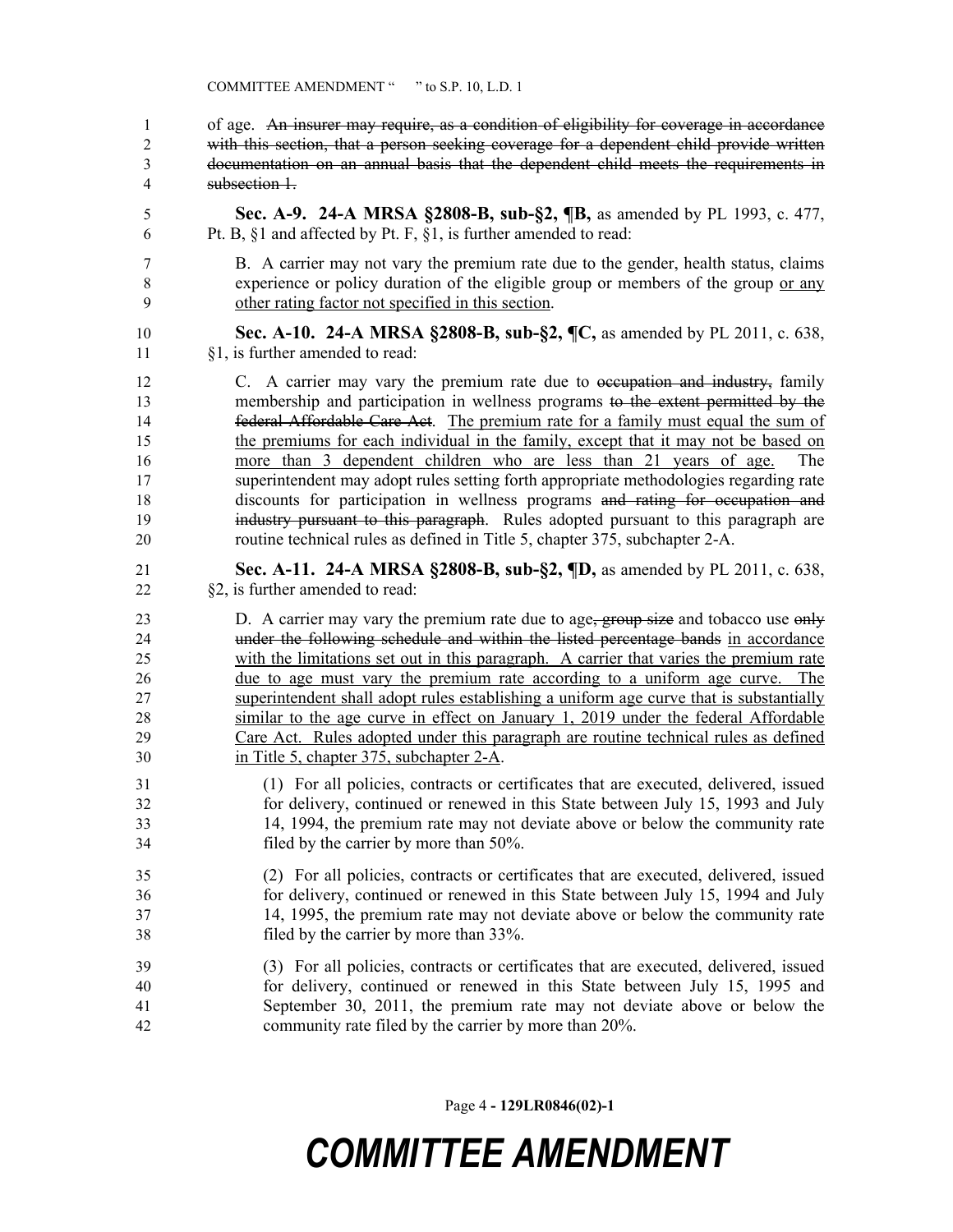(4) For all policies, contracts or certificates that are executed, delivered, issued for delivery, continued or renewed in this State between October 1, 2011 and September 30, 2012, the maximum rate differential due to age filed by the carrier as determined by ratio is 2 to 1. The limitation does not apply for determining rates for an attained age of less than 19 years of age or more than 65 years of age.

 (5) For all policies, contracts or certificates that are executed, delivered, issued for delivery, continued or renewed in this State between October 1, 2012 and December 31, 2013, the maximum rate differential due to age and group size filed by the carrier as determined by ratio is 2.5 to 1. The limitation does not apply for determining rates for an attained age of less than 19 years of age or 11 more than 65 years of age.

 (6) For all policies, contracts or certificates that are executed, delivered, issued for delivery, continued or renewed in this State between January 1, 2014 and December 31, 2014, the maximum rate differential due to age and group size filed by the carrier as determined by ratio is 3 to 1 to the extent permitted by the federal Affordable Care Act. The limitation does not apply for determining rates for an attained age of less than 19 years of age or more than 65 years of age.

 (7) For all policies, contracts or certificates that are executed, delivered, issued for delivery, continued or renewed in this State between January 1, 2015 and December 31, 2015, the maximum rate differential due to age and group size filed by the carrier as determined by ratio is 4 to 1 to the extent permitted by the federal Affordable Care Act. The limitation does not apply for determining rates for an attained age of less than 19 years of age or more than 65 years of age.

 (8) For all policies, contracts or certificates that are executed, delivered, issued for delivery, continued or renewed in this State on or after January 1, 2016, except as provided in subparagraph (10), the maximum rate differential due to age and group size filed by the carrier as determined by ratio is 5 to 1 to the extent permitted by the federal Affordable Care Act. The limitation does not apply for determining rates for an attained age of less than 19 years of age or more than 65 years of age.

 (9) For all policies, contracts or certificates that are executed, delivered, issued for delivery, continued or renewed in this State on or after October 1, 2011, the maximum rate differential due to tobacco use filed by the carrier as determined by ratio is 1.5 to 1, except that the carrier may not apply a rate differential pursuant to this subparagraph when the covered individual is participating in an evidence-based tobacco cessation strategy approved by the United States Department of Health and Human Services, Food and Drug Administration.

 (10) For all policies, contracts or certificates that are executed, delivered, issued for delivery, continued or renewed in this State on or after the effective date of this Act, the maximum rate differential due to age filed by the carrier as determined by ratio is 3 to 1 for individuals 21 years of age and older on the first day of coverage under the policy, contract or certificate. The variation in rate due to age must be actuarially justified for individuals under 21 years of age consistent with the uniform age rating curve adopted under this paragraph.

Page 5 **- 129LR0846(02)-1**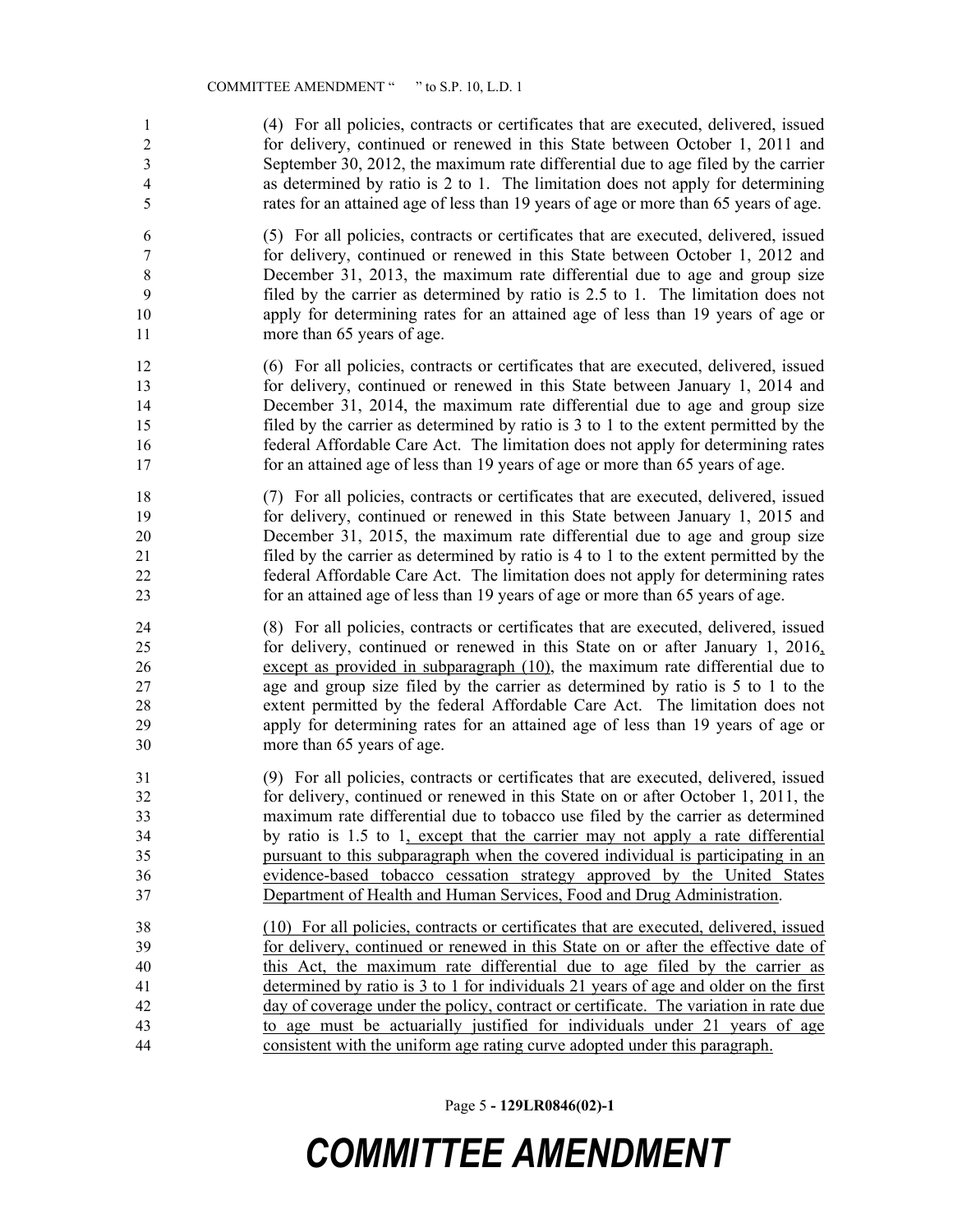**Sec. A-12. 24-A MRSA §2808-B, sub-§2, ¶H,** as amended by PL 2011, c. 638, §3, is repealed. **Sec. A-13. 24-A MRSA §2833-B,** as amended by PL 2007, c. 514, §§6 to 10, is further amended to read: **§2833-B. Mandatory offer to extend coverage for dependent children up to 26 years of age 1. Dependent child; definition.** As used in this section, "dependent child" means 8 the child of a person covered under a group health insurance policy when that child: A. Is unmarried; **B.** Has no dependent of the child's own; and C. Is a resident of this State or is enrolled as a full-time student at an accredited public or private institution of higher education. **2. Offer of coverage.** Notwithstanding section 2822, a group health insurance policy that offers coverage for a dependent child must offer such coverage, at the option 15 of the policyholder parent, until the dependent child is 25 attains 26 years of age. An insurer may require, as a condition of eligibility for coverage in accordance with this section, that a person seeking coverage for a dependent child provide written documentation on an annual basis that the dependent child meets the requirements in subsection 1. **Sec. A-14. 24-A MRSA §2849, sub-§3-A,** as enacted by PL 2009, c. 244, Pt. E, §3, is repealed. **Sec. A-15. 24-A MRSA §2849-B, sub-§3-B,** as enacted by PL 2009, c. 244, Pt. E, §5, is repealed. **Sec. A-16. 24-A MRSA §2850, sub-§2,** as amended by PL 2011, c. 364, §18, is further amended to read: **2. Limitation.** An individual, group or blanket contract issued by an insurer may not impose a preexisting condition exclusion except as provided in this subsection. A preexisting condition exclusion may not exceed 12 months from the date of enrollment, including the waiting period, if any. For purposes of this subsection, "waiting period" includes any period between the time a substantially complete application for an individual or small group health plan is filed and the time the coverage takes effect. A preexisting condition exclusion may not be more restrictive than as follows. This subsection does not limit a carrier's ability to restrict enrollment in an individual contract to open enrollment and special enrollment periods in accordance with section 2736-C, subsection 11. A. In a group contract, a preexisting condition exclusion may relate only to conditions for which medical advice, diagnosis, care or treatment was recommended or received during the 6-month period ending on the earlier of the date of enrollment in the contract and the date of enrollment in a prior contract covering the same group if there has not been a gap in coverage of greater than 90 days between contracts. An exclusion may not be imposed relating to pregnancy as a preexisting condition.

Page 6 **- 129LR0846(02)-1**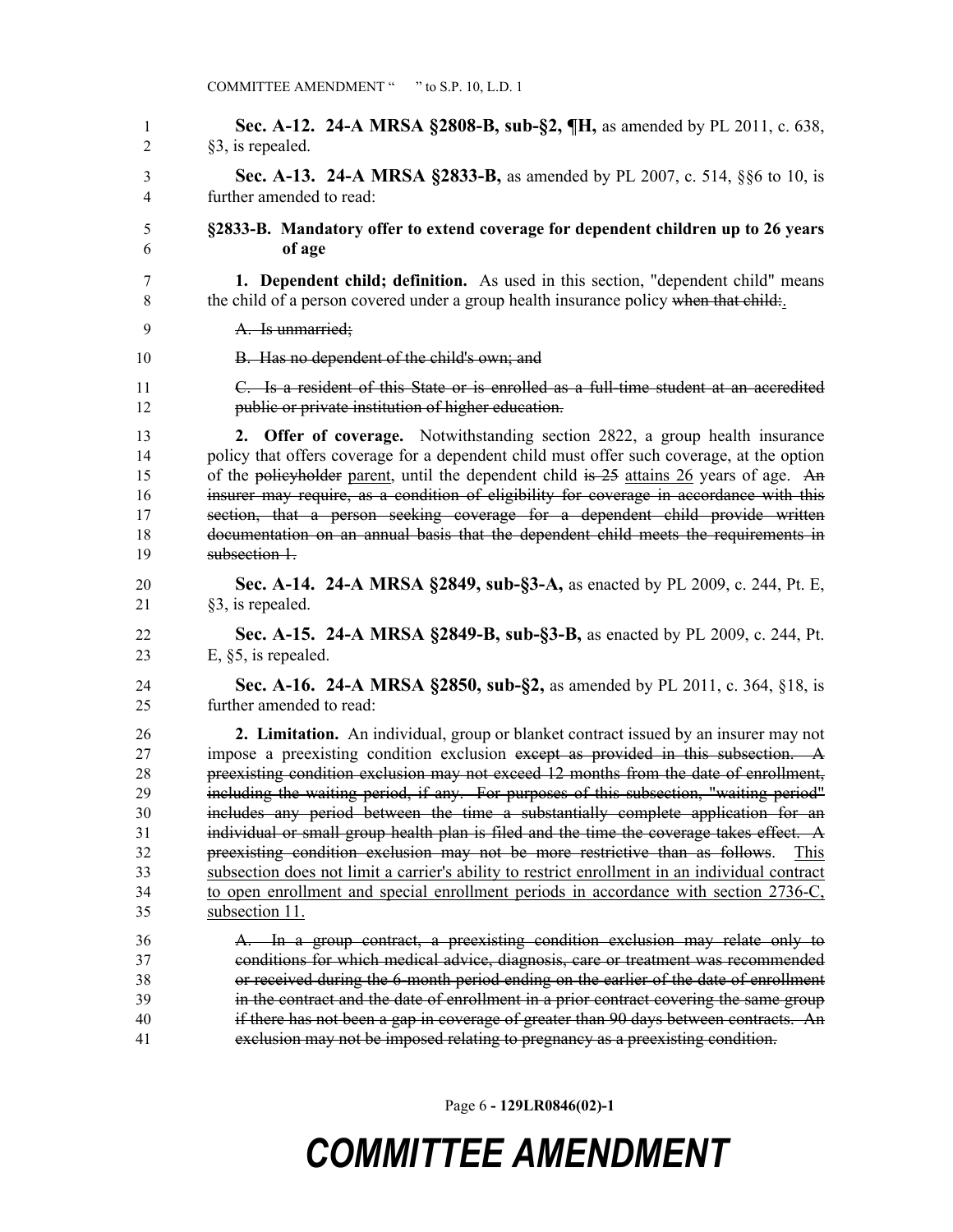B. In an individual contract not subject to paragraph C, or in a blanket policy, a preexisting condition exclusion may relate only to conditions manifesting in symptoms that would cause an ordinarily prudent person to seek medical advice, diagnosis, care or treatment or for which medical advice, diagnosis, care or treatment was recommended or received during the 12 months immediately preceding the date of application or to a pregnancy existing on the effective date of coverage.

- C. An individual policy issued on or after January 1, 1998 to a federally eligible individual as defined in section 2848 may not contain a preexisting condition exclusion.
- **D.** A routine preventive screening or test yielding only negative results may not be considered to be diagnosis, care or treatment for the purposes of this subsection.

 E. Genetic information may not be used as the basis for imposing a preexisting condition exclusion in the absence of a diagnosis of the condition relating to that information. For the purposes of this paragraph, "genetic information" has the same meaning as set forth in the Code of Federal Regulations.

- F. Except for individual health plans in effect on March 23, 2010 that have grandfathered status under the federal Affordable Care Act, a carrier as defined in section 4301-A, subsection 3 offering a health plan as defined in section 4301-A, subsection 7 may not apply a preexisting condition exclusion to any enrollee under 19 years of age. A preexisting condition exclusion may not be imposed on any enrollee after January 1, 2014 to the extent prohibited by the federal Affordable Care Act.
- **Sec. A-17. 24-A MRSA §2850-B, sub-§3,** as amended by PL 2011, c. 90, Pt. F, §3 and c. 238, Pt. F, §1, is further amended to read:

 **3. Cancellation of coverage; renewal.** Coverage may not be rescinded for an individual, a group or eligible members and their dependents in those groups once an individual, a group or eligible members and their dependents in those groups are covered under an individual or group health plan, except that this subsection does not prohibit rescission with respect to a covered individual, a group or eligible members and their dependents in those groups who have performed an act or practice that constitutes fraud or made an intentional misrepresentation of material fact as prohibited by the terms of the individual or group health plan to the extent consistent with section 2411. Such coverage may not be cancelled, and renewal must be guaranteed to all individuals, to all groups and to all eligible members and their dependents in those groups except:

- A. When the policyholder or contract holder fails to pay premiums or contributions in accordance with the terms of the contract or the carrier has not received timely premium payments;
- B. For fraud or intentional misrepresentation of material fact by the policyholder or contract holder;
- C. With respect to coverage of individuals under a group policy or contract, for fraud or intentional misrepresentation of material fact on the part of the individual or the individual's representative;

Page 7 **- 129LR0846(02)-1**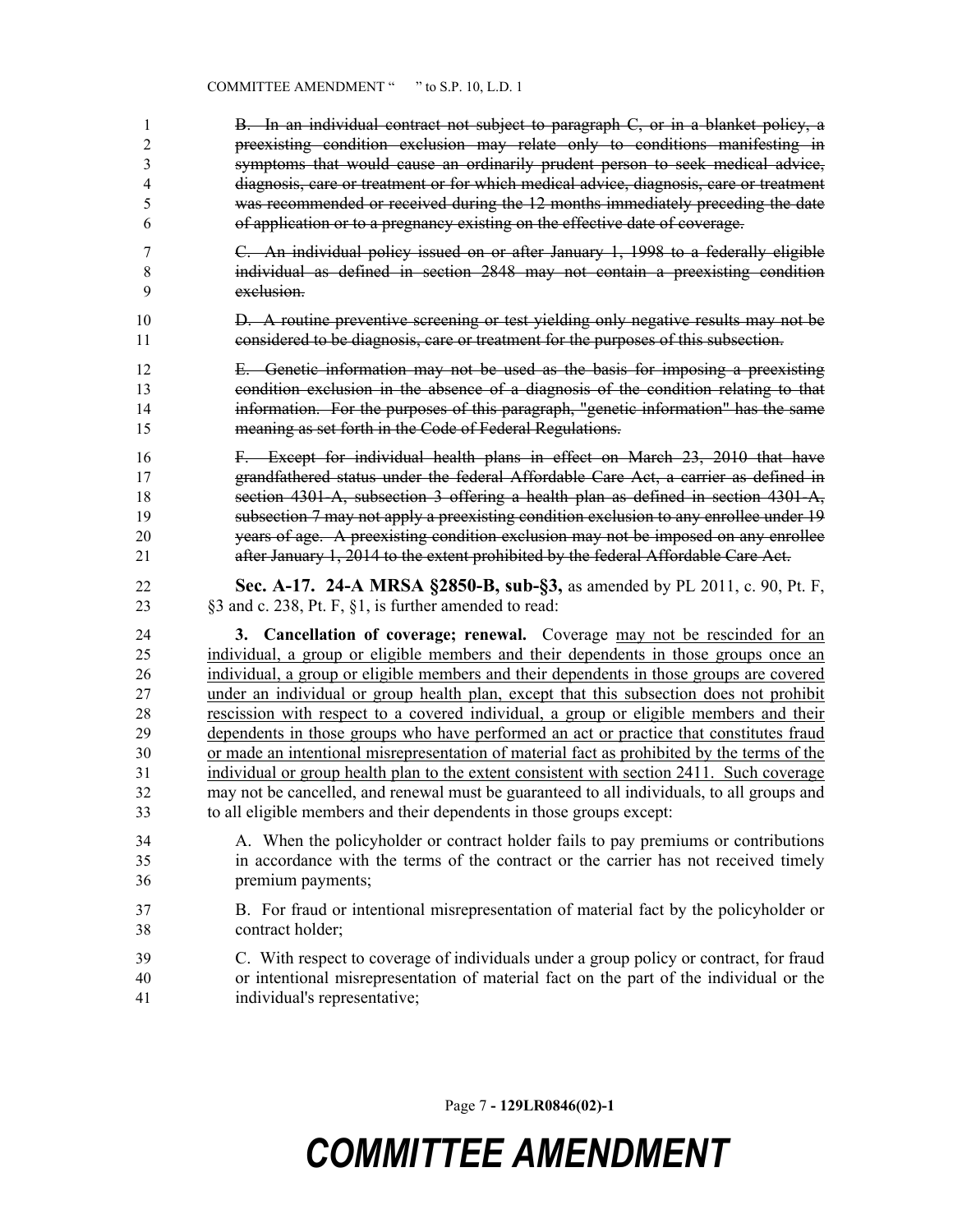| 1              | D. In the large or small group market, for noncompliance with the carrier's minimum                                           |
|----------------|-------------------------------------------------------------------------------------------------------------------------------|
| $\mathfrak{2}$ | participation requirements, which may not exceed the participation requirement when                                           |
| 3              | the policy was issued;                                                                                                        |
| 4              | E. With respect to a managed care plan, as defined in section 4301-A, if there is no                                          |
| 5              | longer an insured who lives, resides or works in the service area;                                                            |
| 6              | F. When the carrier ceases offering large or small group health plans in compliance                                           |
| 7              | with subsection 4 and does not renew any existing policies in that market;                                                    |
| 8              | F-1. When the carrier ceases offering individual health plans in compliance with                                              |
| 9              | section 2736-C, subsection 4 and does not renew any existing policies in that market;                                         |
| 10             | G. When the carrier ceases offering a product and meets the following requirements:                                           |
| 11             | (1) In the large group market:                                                                                                |
| 12<br>13       | The carrier provides notice to the policyholder and to the certificate<br>(a)<br>holders at least 90 days before termination; |
| 14             | (b) The carrier offers to each policyholder the option to purchase any other                                                  |
| 15             | product currently being offered in the large group market; and                                                                |
| 16             | (c) In exercising the option to discontinue the product and in offering the                                                   |
| 17             | option of coverage under division (b), the carrier acts uniformly without                                                     |
| 18             | regard to the claims experience of the policyholders or the health status of the                                              |
| 19             | certificate holders or their dependents or prospective certificate holders or                                                 |
| 20             | their dependents;                                                                                                             |
| 21             | (2) In the small group market:                                                                                                |
| 22             | (a) The carrier replaces the product with a product that complies with the                                                    |
| 23             | requirements of this section, including renewability, and with section                                                        |
| 24             | $2808-B;$                                                                                                                     |
| 25             | (b) The superintendent finds that the replacement is in the best interests of                                                 |
| 26             | the policyholders; and                                                                                                        |
| 27             | (c) The carrier provides notice of the replacement to the policyholder and to                                                 |
| 28             | the certificate holders at least 90 days before replacement, including notice of                                              |
| 29             | the policyholder's right to purchase any other product currently being offered                                                |
| 30             | by that carrier in the small group market pursuant to section 2808-B,                                                         |
| 31             | subsection 4; or                                                                                                              |
| 32             | (3) In the individual market:                                                                                                 |
| 33             | (a) The carrier replaces the product with a product that complies with the                                                    |
| 34             | requirements of this section, including renewability, and with section                                                        |
| 35             | $2736-C;$                                                                                                                     |
| 36             | (b) The superintendent finds that the replacement is in the best interests of                                                 |
| 37             | the policyholders; and                                                                                                        |

Page 8 **- 129LR0846(02)-1**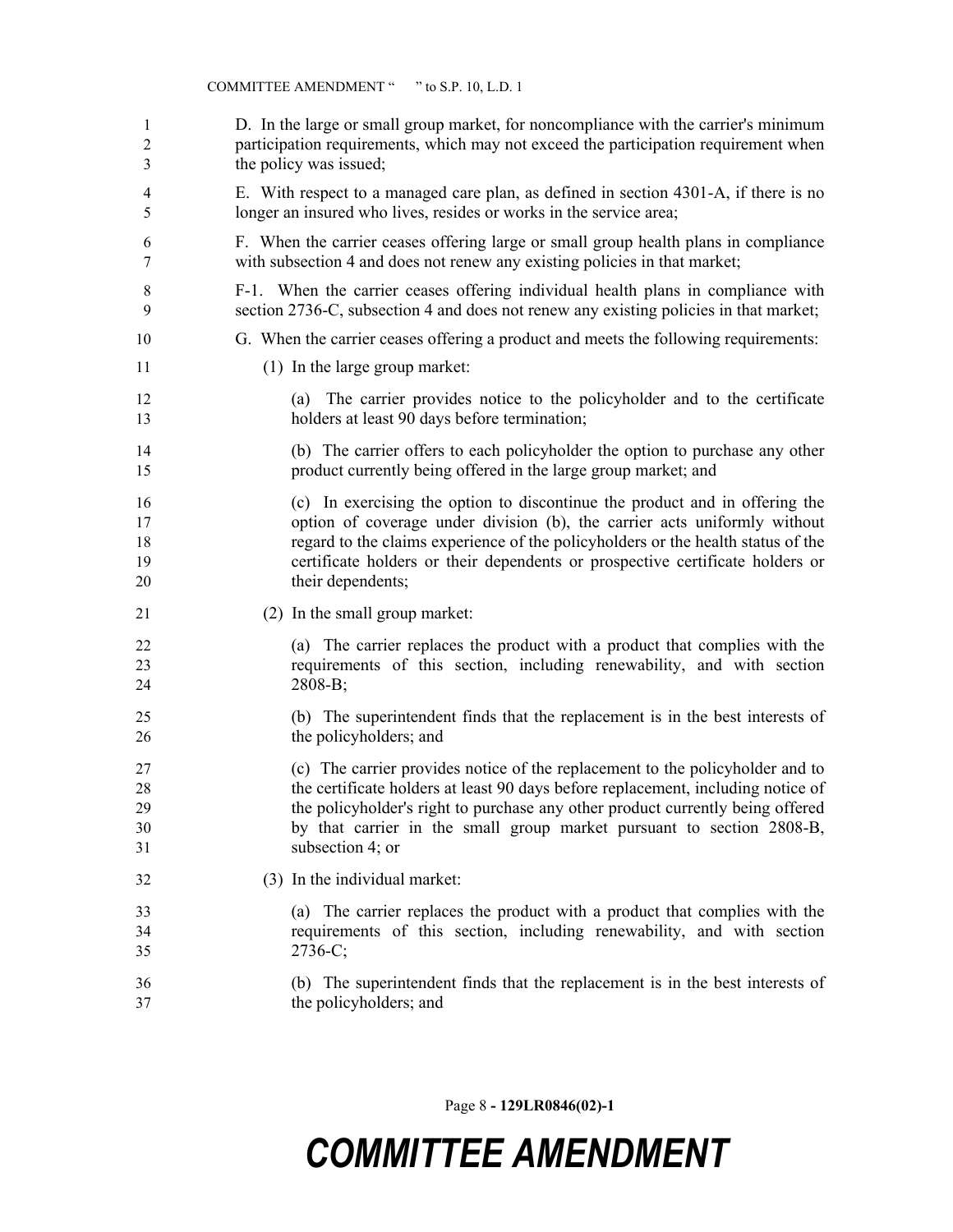(c) The carrier provides notice of the replacement to the policyholder and, if 2 a group policy subject to section 2736-C, to a certificate holder at least 90 days before replacement, including notice of the policyholder's or certificate holder's right to purchase any other product currently being offered by that carrier in the individual market pursuant to section 2736-C, subsection 3; H. In renewing a large group policy in accordance with this section, a carrier may modify the coverage, terms and conditions of the policy consistent with other applicable provisions of state and federal laws as long as the modifications are applied uniformly to all policyholders of the same product; or I. In renewing an individual or small group policy in accordance with this section, a carrier may make minor modifications to the coverage, terms and conditions of the policy consistent with other applicable provisions of state and federal laws as long as the modifications meet the conditions specified in this paragraph and are applied uniformly to all policyholders of the same product. Modifications not meeting the requirements in this paragraph are considered a discontinuance of the product pursuant to paragraph G. (1) A modification pursuant to this paragraph must be approved by the superintendent. The superintendent shall approve the modification if it meets the requirements of this section. (2) A change in a requirement for eligibility is not a minor modification pursuant to this paragraph if the change results in the exclusion of a class or category of enrollees currently covered. (3) Benefit modifications required by law are deemed minor modifications for purposes of this paragraph. (4) Benefit modifications other than modifications required by law are minor modifications only if they meet the requirements of this subparagraph. For purposes of this subparagraph, changes in administrative conditions or requirements specified in the policy, such as preauthorization requirements, are not considered benefit modifications. (a) The total of any increases in benefits may not increase the actuarial value of the total benefit package by more than 5%. (b) The total of any decreases in benefits may not decrease the actuarial value of the total benefit package by more than 5%. (c) For purposes of the calculations in divisions (a) and (b), increases and decreases must be considered separately and may not offset one another.

- (5) A carrier must give 60 days' notice of any modification pursuant to this paragraph to all affected policyholders and certificate holders.
- **Sec. A-18. 24-A MRSA §4233-B,** as amended by PL 2007, c. 514, §§11 to 15, is further amended to read:

Page 9 **- 129LR0846(02)-1**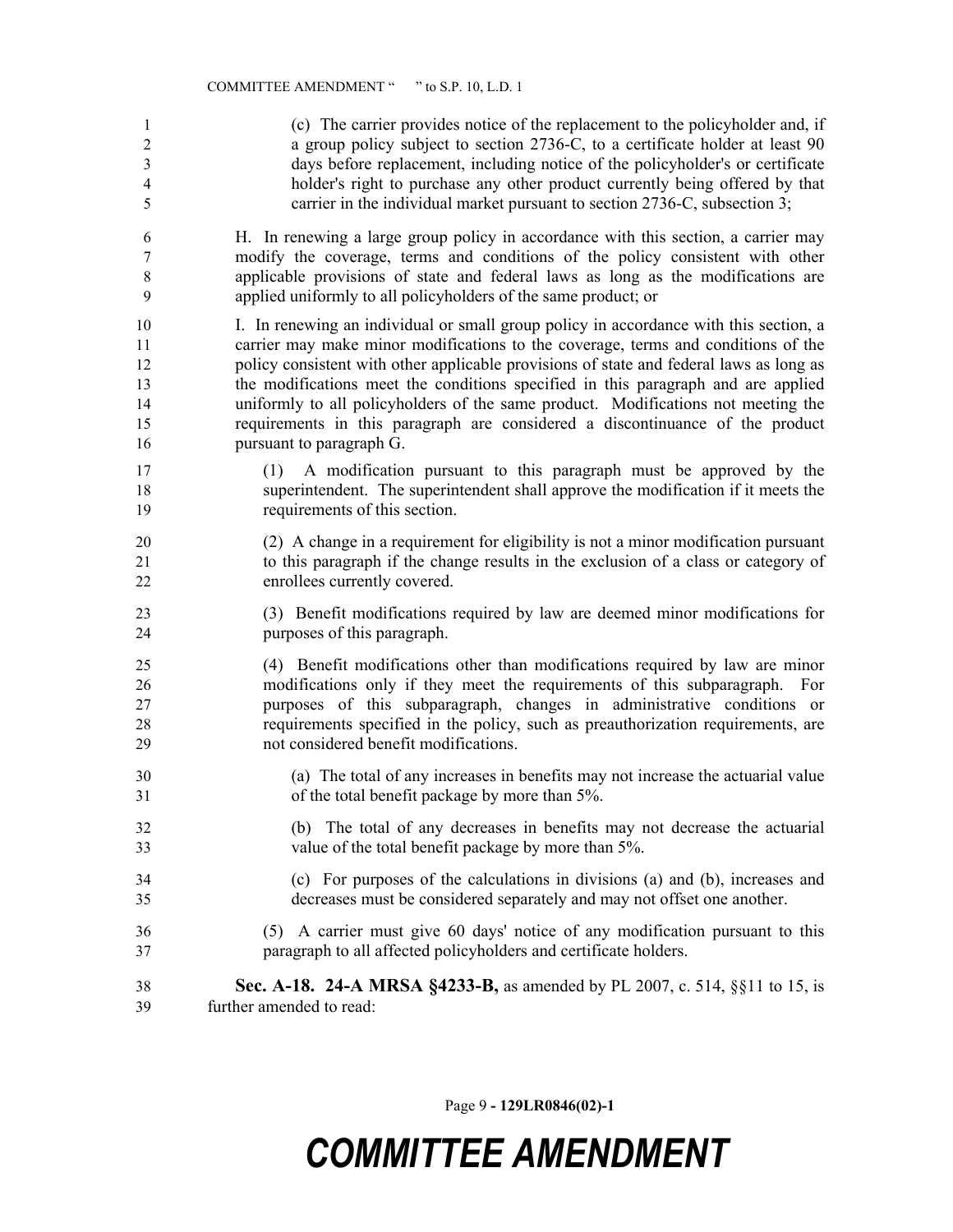#### **§4233-B. Mandatory offer to extend coverage for dependent children up to 26 years of age**

 **1. Dependent child; definition.** As used in this section, "dependent child" means the child of a person covered under an individual or group health maintenance organization contract when that child:.

A. Is unmarried;

B. Has no dependent of the child's own; and

 C. Is a resident of this State or is enrolled as a full-time student at an accredited public or private institution of higher education.

 **2. Offer of coverage.** An individual or group health maintenance organization 11 contract that offers coverage for a dependent child shall must offer such coverage, at the 12 option of the contract holder parent, until the dependent child is 25 attains 26 years of 13 age. An insurer may require, as a condition of eligibility for coverage in accordance with this section, that a person seeking coverage for a dependent child provide written documentation on an annual basis that the dependent child meets the requirements in subsection 1.

 **Sec. A-19. 24-A MRSA §4302, sub-§1,** as amended by PL 2017, c. 232, §§3-5, is further amended to read:

 **1. Description of plan.** A carrier shall provide to prospective enrollees and participating providers, and to members of the public and nonparticipating providers upon request, information on the terms and conditions of the plan to enable those persons to make informed decisions regarding their choice of plan. A carrier shall provide this information annually to current enrollees, participating providers and the superintendent. This information must be presented in a standardized format acceptable to the superintendent. In adopting rules or developing standardized reporting formats, the superintendent shall consider the nature of the health plan and the extent to which rules or standardized formats are appropriate to the plan. All written and oral descriptions of the health plan must be truthful and must use appropriate and objective terms that are easy to understand. These descriptions must be consistent with standards developed for supplemental insurance coverage under the United States Social Security Act, Title XVIII, 42 United States Code, Sections 301 to 1397 (1988). Descriptions of plans under this subsection must be standardized so that enrollees may compare the attributes of the plans and be in a format that is substantially similar to the format required for a carrier 34 pursuant to the federal Affordable Care Act as of January 1, 2019. After a carrier has provided the required information, the annual information requirement under this subsection may be satisfied by the provision of any amendments to the materials on an annual basis. A carrier shall post descriptions of its plans on its publicly accessible website and, in addition to the plan description, include a link to the health plan's certificate of coverage. Specific items that must be included in a description are as follows:

 A. Coverage provisions, benefits and any exclusions by category of service, type of provider and, if applicable, by specific service, including but not limited to the following types of exclusions and limitations:

Page 10 **- 129LR0846(02)-1**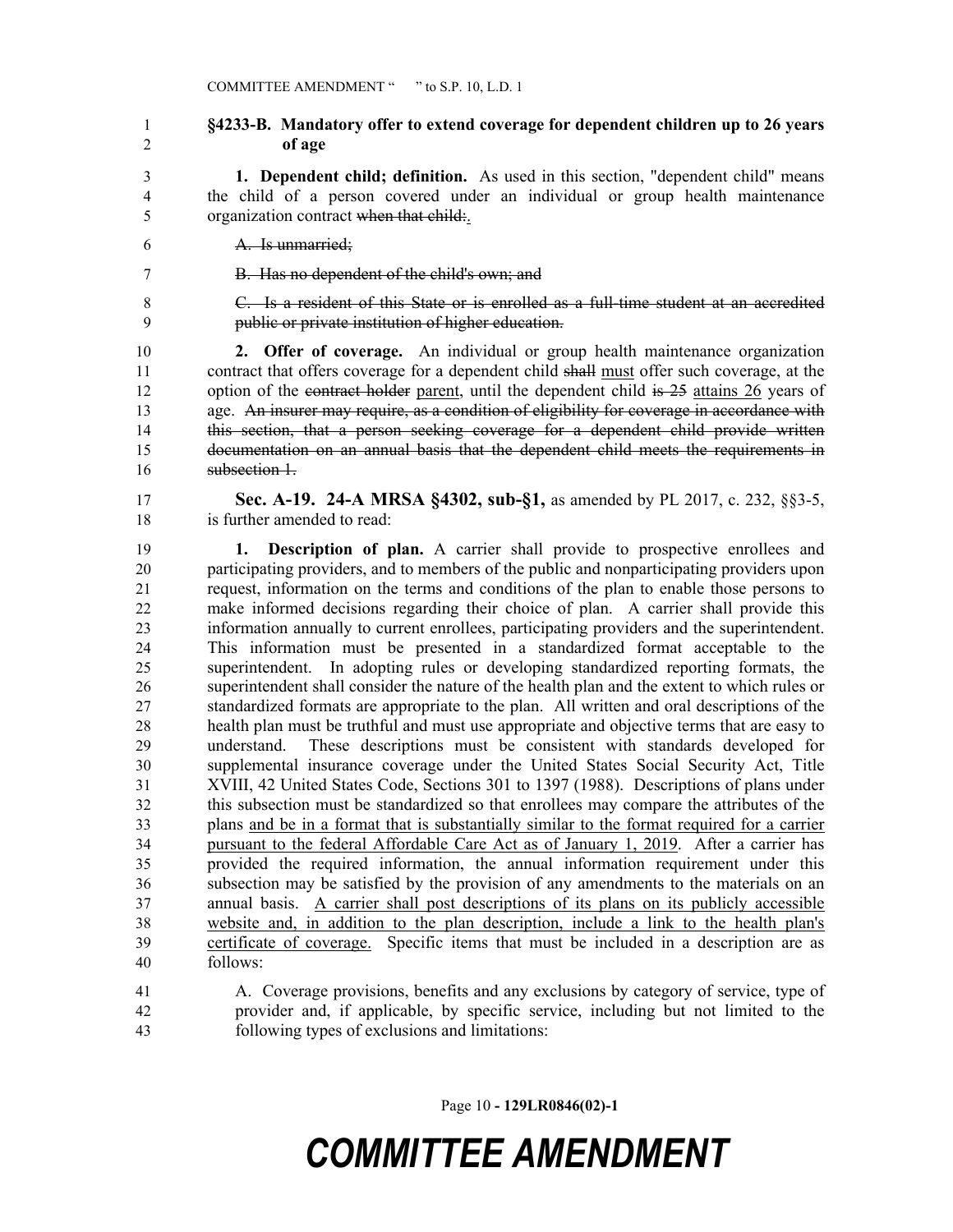#### COMMITTEE AMENDMENT " " to S.P. 10, L.D. 1

 (1) Health care services excluded from coverage; (2) Health care services requiring copayments or deductibles paid by enrollees; (3) Restrictions on access to a particular provider type; (4) Health care services that are or may be provided only by referral; and (5) Childhood immunizations as recommended by the United States Department of Health and Human Services, Centers for Disease Control and Prevention and the American Academy of Pediatrics; B. Any prior authorization or other review requirements, including preauthorization review, concurrent review, postservice review, postpayment review and any procedures that may result in the enrollee being denied coverage or not being provided a particular service; C. A general description of the methods used to compensate providers, including capitation and methods in which providers receive compensation based upon referrals, utilization or cost criteria; D. An explanation of how health plan limitations affect enrollees, including information on enrollee financial responsibilities for payment of coinsurance or other noncovered or out-of-plan services and limits on preexisting conditions and waiting 18 periods: E. The terms under which the health plan may be renewed by the plan members or enrollees, including any reservation by the health plan of any right to increase premiums; F. A statement as to when benefits cease in the event of nonpayment of the prepaid or periodic premium and the effect of nonpayment upon the enrollees who are hospitalized or undergoing treatment for an ongoing condition; G. A description of the manner in which the plan addresses the following: the provision of appropriate and accessible care in a timely fashion; an effective and timely grievance process and the circumstances in which an enrollee may obtain a 2nd opinion; timely determinations of coverage issues; confidentiality of medical records; and written copies of coverage decisions that are not explicit in the health plan agreement. The description must also include a statement explaining the circumstances under which health status may be considered in making coverage decisions in accordance with state and federal laws and that enrollees may refuse particular treatments without jeopardizing future treatment; H. Procedures an enrollee must follow to obtain drugs and medicines that are subject to a plan list or plan formulary, if any; a description of the formulary; and a description of the extent to which an enrollee will be reimbursed for the cost of a drug that is not on a plan list or plan formulary. Enrollees may request additional information related to specific drugs that are not on the drug formulary; I. Information on where and in what manner health care services may be obtained;

Page 11 **- 129LR0846(02)-1**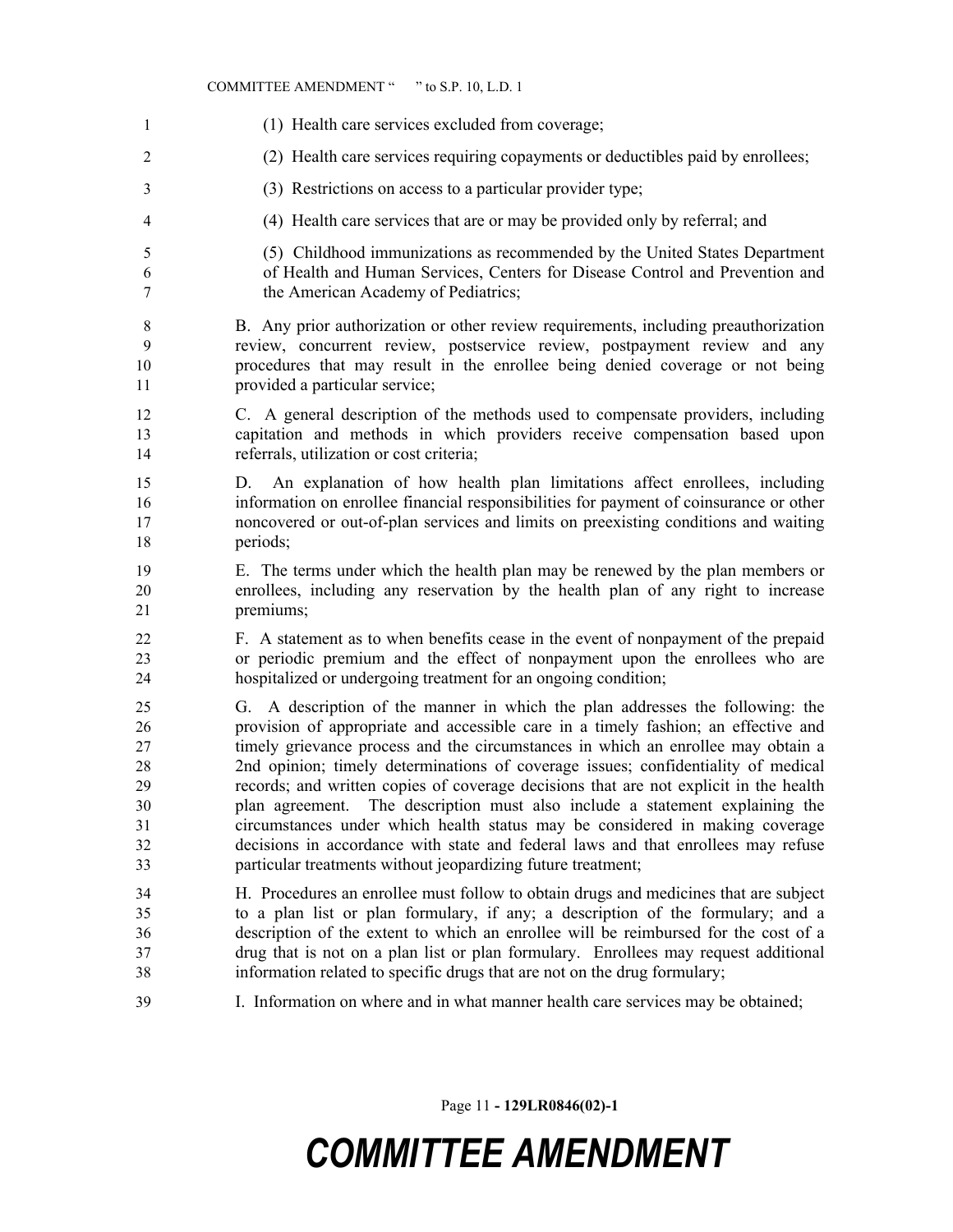J. A description of the independent external review procedures and the circumstances under which an enrollee is entitled to independent external review as required by this chapter;

 K. A description of the requirements for enrollees to obtain coverage of routine costs of clinical trials and information on the manner in which enrollees not eligible to participate in clinical trials may qualify for the compassionate use program of the federal Food and Drug Administration for use of investigational drugs pursuant to 21 Code of Federal Regulations, Section 312.34, as amended;

 L. A description of a provider profiling program that may be a part of the health plan, including the location of provider performance ratings in the plan materials or on a publicly accessible website, information explaining the provider rating system and the basis upon which provider performance is measured, the limitations of the data used to measure provider performance, the process for selecting providers and a conspicuous written disclaimer explaining the provider performance ratings should only be used as a guide for choosing a provider and that enrollees should consult their current provider before making a decision about their health care based on a provider rating; and

 M. If the health plan is subject to the requirements of section 4318-A, a description of the incentives available to an enrollee and how to earn such incentives if enrolled in a health plan offering a comparable health care service incentive program designed pursuant to section 4318-A.

 **Sec. A-20. 24-A MRSA §4303, sub-§4, ¶E,** as enacted by PL 2011, c. 364, §25, is amended to read:

 E. Health plans subject to the requirements of the federal Affordable Care Act must comply with federal claims and appeal requirements, including, but not limited to, the requirement that benefits for an ongoing course of treatment may not be reduced or terminated without advance notice and an opportunity for advance review, consistent 28 with the requirements of the federal Affordable Care Act reduce or terminate benefits for an ongoing course of treatment, including coverage of a prescription drug, during the course of an appeal pursuant to the grievance procedure used by the carrier or any independent external review in accordance with section 4312.

**Sec. A-21. 24-A MRSA §4311, sub-§1-A** is enacted to read:

 **1-A. Access to clinically appropriate prescription drugs.** For plan years beginning on or after the effective date of this subsection, a carrier must allow an enrollee, the enrollee's designee or the person who has issued a valid prescription for the enrollee to request and gain access to a clinically appropriate drug not otherwise covered by the health plan. The carrier's process must comply with section 4304 and with this subsection. If the carrier approves a request under this subsection for a drug not 39 otherwise covered by the health plan, the carrier must treat the drug as an essential health benefit, including counting any cost sharing toward the plan's annual limit on cost sharing and including it when calculating the plan's actuarial value.

 A. The carrier must determine whether it will cover the drug requested and notify the enrollee, the enrollee's designee, if applicable, and the person who has issued the valid prescription for the enrollee of its coverage decision within 2 business days

Page 12 **- 129LR0846(02)-1**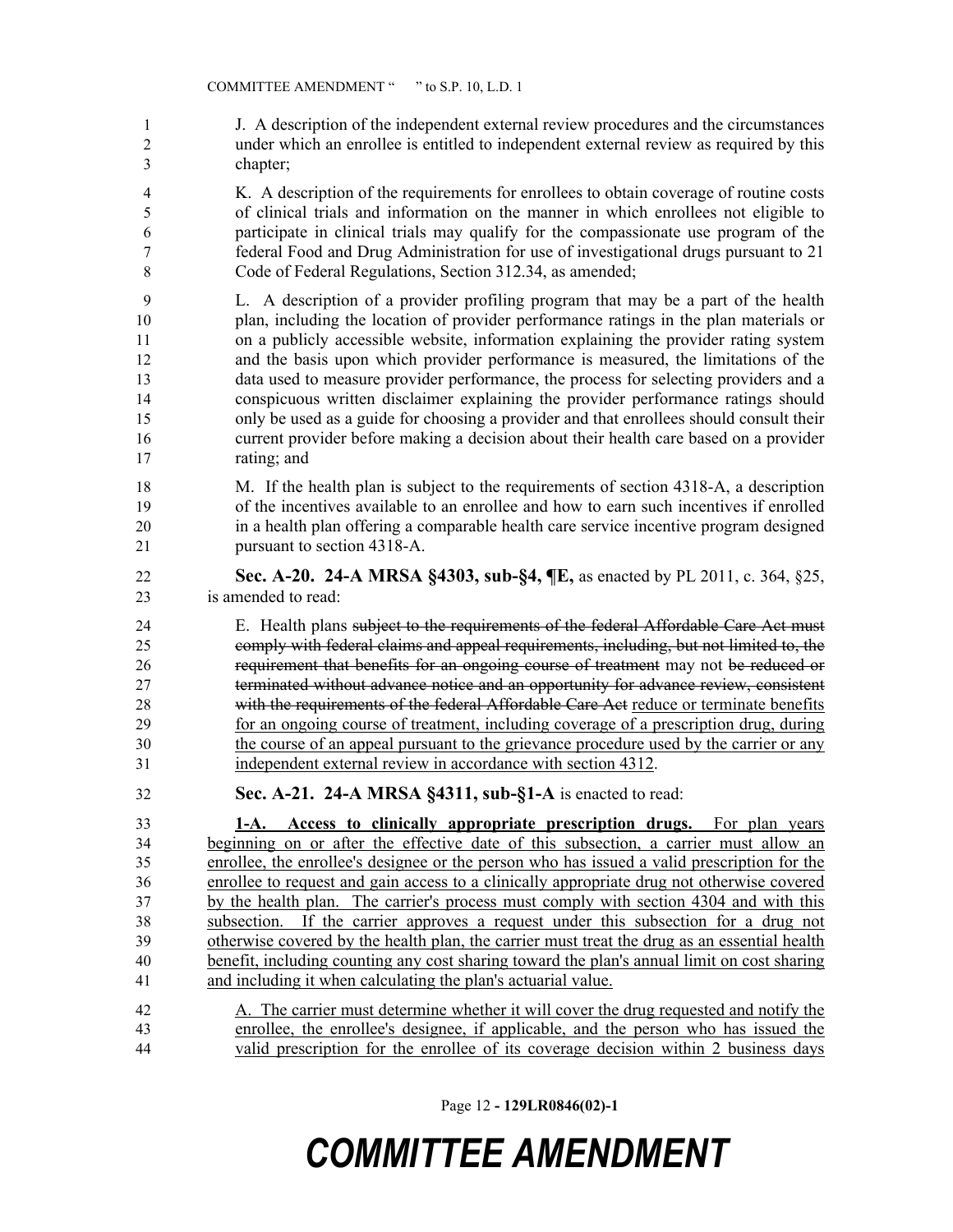- 1 following receipt of the request. A carrier that grants coverage under this paragraph must provide coverage of the drug for the duration of the prescription, including refills.
- B. The carrier must have a process by which an expedited review may be requested in exigent circumstances. Exigent circumstances exist when an enrollee is suffering from a health condition that may seriously jeopardize the enrollee's life, health or ability to regain maximum function or when an enrollee is undergoing a current course of treatment using a nonformulary drug. When an expedited review has been requested, the carrier must determine whether it will cover the drug requested and notify the enrollee, the enrollee's designee, if applicable, and the person who has provided a valid prescription for the enrollee of its coverage decision within 24 hours following receipt of the request. A carrier that grants coverage under this paragraph must provide coverage of the drug for the duration of the exigency.
- **Sec. A-22. 24-A MRSA §4318,** as amended by PL 2011, c. 364, §33, is repealed.

 **Sec. A-23. 24-A MRSA §4319,** as enacted by PL 2011, c. 90, Pt. D, §5, is amended to read:

**§4319. Rebates**

 **1. Rebates required.** Carriers must provide rebates in the large group, small group 19 and individual markets to the extent required by the federal Affordable Care Act and federal regulations adopted pursuant thereto if the medical loss ratio under subsection 2 is less than the minimum medical loss ratio under subsection 3.

 **2. Medical loss ratio.** For purposes of this section, the medical loss ratio is the ratio of the numerator to the denominator as described in paragraphs A and B, respectively, 24 plus any credibility adjustment. The period for which the medical loss ratio is determined and the meaning of all terms used in this subsection must be in accordance with the federal Affordable Care Act and federal regulations adopted pursuant thereto. For the purposes of this subsection:

- A. The numerator is the amount expended on reimbursement for clinical services provided to enrollees and activities that improve health care quality; and
- B. The denominator is the total amount of premium revenue excluding federal and state taxes and licensing and regulatory fees paid and after accounting for payments or receipts for risk adjustment, risk corridors and reinsurance pursuant to federal law.
- **3. Minimum medical loss ratio.** The minimum medical loss ratio is:
- 34 A. In the large group market, 85%;
- B. In the small group market, 80%; and
- C. In the individual market, 80% or such lower minimum medical loss ratio as the Secretary of the United States Department of Health and Human Services determines based on a finding, pursuant to the federal Affordable Care Act and federal regulations adopted pursuant thereto, that an 80% minimum medical loss ratio might destabilize the individual market in this State.

Page 13 **- 129LR0846(02)-1**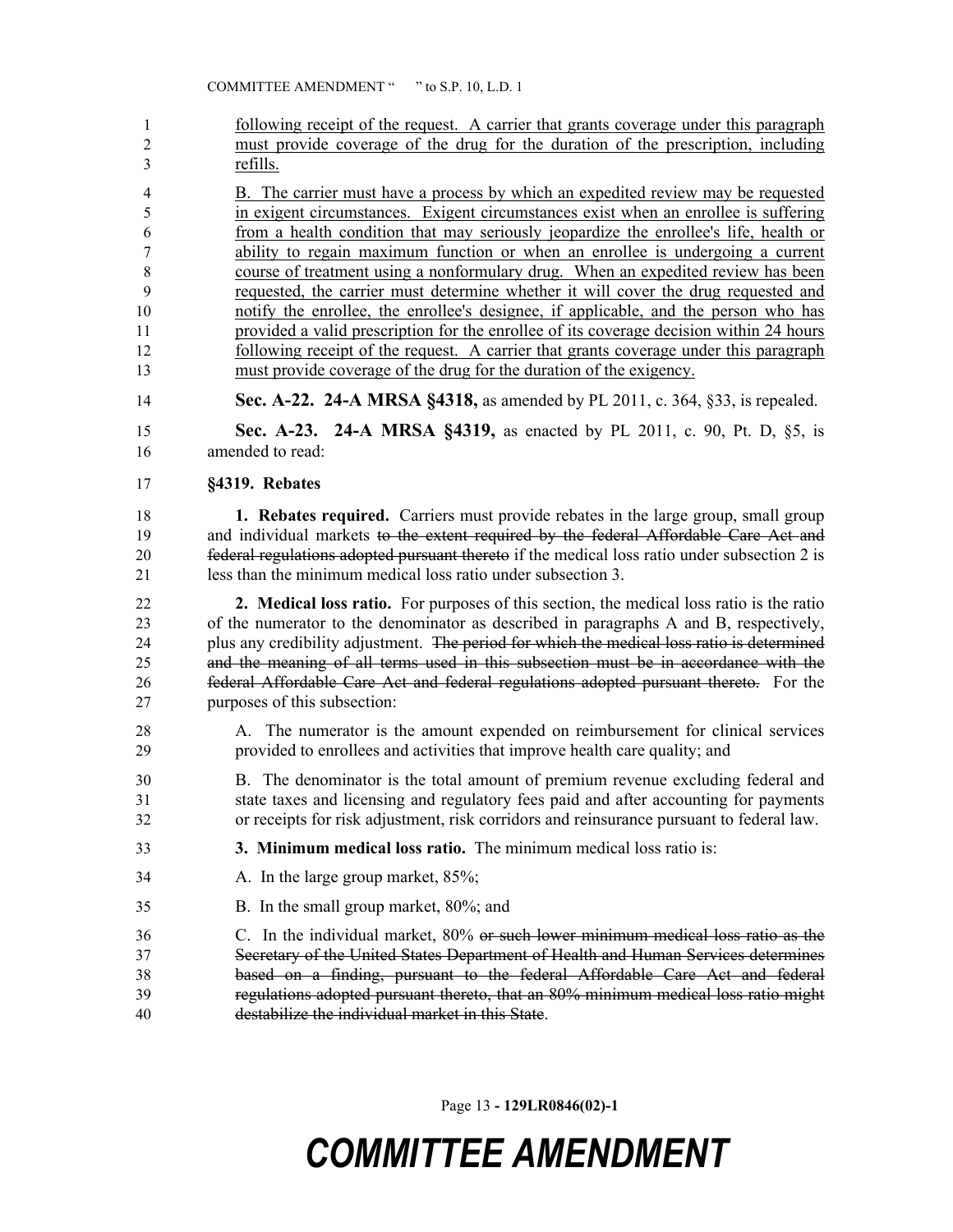| 1              | 4. Rules. The superintendent may adopt rules to implement this section in a                  |
|----------------|----------------------------------------------------------------------------------------------|
| $\overline{2}$ | substantially similar manner as required under the federal Affordable Care Act in effect     |
| 3              | as of January 1, 2019, including, but not limited to, rules establishing the period for      |
| $\overline{4}$ | which the medical loss ratio is calculated. Rules adopted pursuant to this subsection are    |
| 5              | routine technical rules as defined in Title 5, chapter 375, subchapter 2-A.                  |
|                |                                                                                              |
| 6              | Sec. A-24. 24-A MRSA §4319-A is enacted to read:                                             |
| 7              | §4319-A. Guaranteed issue                                                                    |
| 8              | A carrier offering a health plan in this State in the individual, small group or large       |
| 9              | group market must offer to an individual or group in the State all health plans that are     |
| 10             | approved for sale in the applicable market and must accept any individual or group that      |
| 11             | applies for any of those health plans in accordance with the requirements of section         |
| 12             | 2736-C, subsection 3 and section 2808-B, subsection 4 and section 2850-B.                    |
| 13             | <b>Sec. A-25. 24-A MRSA §4320, as enacted by PL 2011, c. 364, §34, is amended</b>            |
| 14             | to read:                                                                                     |
| 15             | §4320. No lifetime or annual limits on health plans                                          |
| 16             | Notwithstanding the requirements of section 4318, a A carrier offering a health plan         |
| 17             | subject to the federal Affordable Care Act in the individual, small group or large group     |
| 18             | market, as those markets are defined under applicable federal law, may not:                  |
| 19             | 1. Establish lifetime limits. Establish lifetime limits on the dollar value of benefits      |
| 20             | for any participant or beneficiary; or                                                       |
| 21             | 2. Establish annual limits. Establish annual limits on the dollar value of essential         |
| 22             | benefits, except that, prior to January 1, 2014, health plans may include restricted annual  |
| 23             | limits on essential benefits consistent with the requirements of the federal Affordable      |
| 24             | Care Act and may establish annual limits consistent with waivers granted by the              |
|                |                                                                                              |
| 25             | Secretary of the United States Department of Health and Human Services.                      |
| 26             | <b>3. Application.</b> This section applies to health plans offered or renewed in this State |
| 27             | in the individual, small group and large group markets, as those markets are defined         |
| 28             | under applicable federal law. A health plan may contain annual dollar limits to the extent   |
| 29             | allowed under the federal Affordable Care Act as of January 1, 2019 if the plan has been     |
| 30             | continuously renewed since that date, but the plan may not impose any new limits or          |
| 31             | reduce any existing limit in effect as of January 1, 2019.                                   |
|                |                                                                                              |
| 32             | <b>PART B</b>                                                                                |
| 33             | Sec. B-1. 24-A MRSA §4320-D, as enacted by PL 2011, c. 364, §34, is amended                  |
| 34             | to read:                                                                                     |
|                |                                                                                              |
| 35             | §4320-D. Comprehensive health coverage                                                       |
| 36             | Notwithstanding any other requirements of this Title, a carrier offering a health plan       |
| 37             | subject to the requirements of the federal Affordable Care Act in this State shall, at a     |
| 38             | minimum, provide coverage that incorporates an essential health benefits and cost-           |

Page 14 **- 129LR0846(02)-1**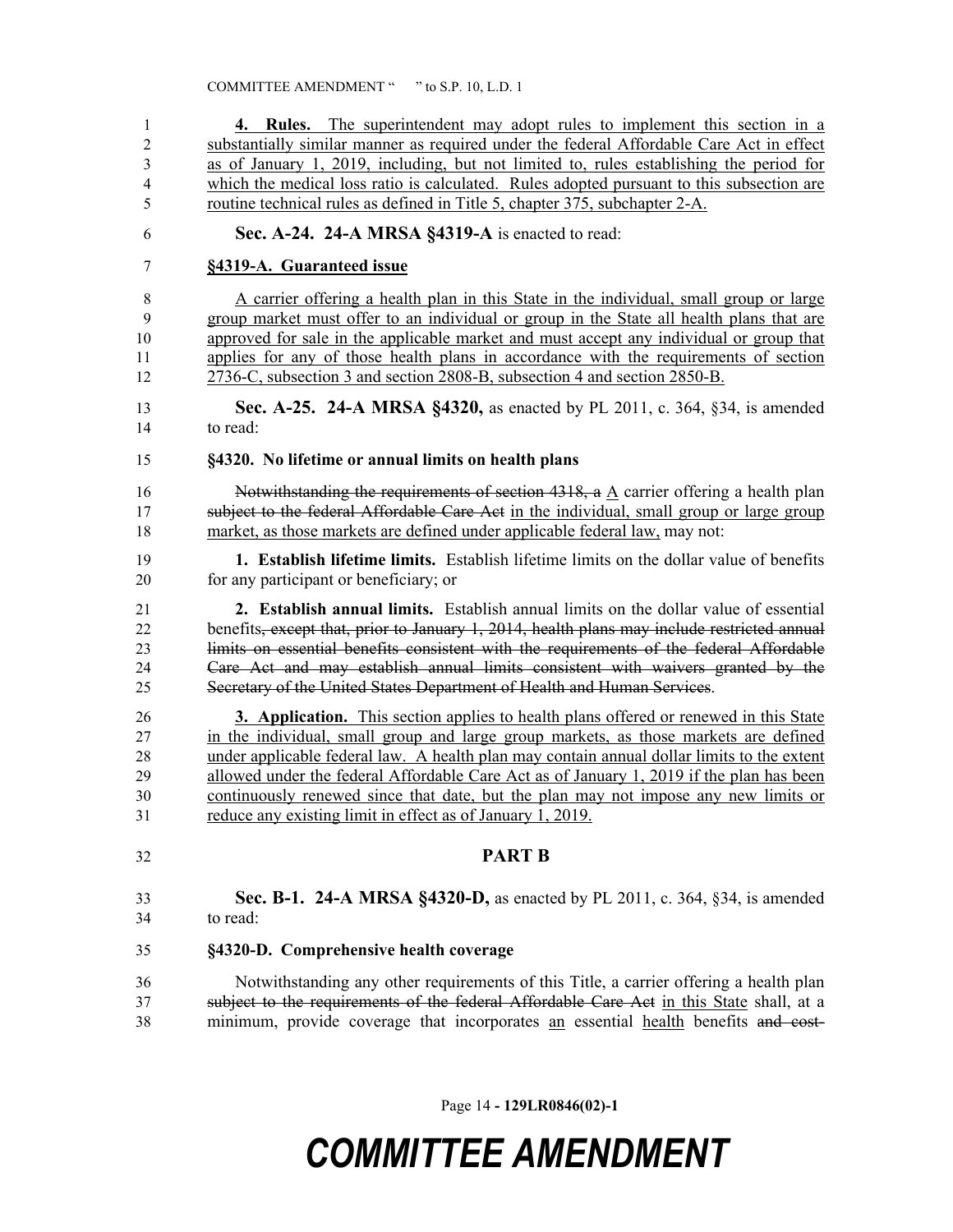| 1<br>2                                                   | sharing limitations package consistent with the requirements of the federal Affordable<br>Care Act this section.                                                                                                                                                                                                                                                                                                                                                                                                                                                                                                                                                                                                                                                                                                                                                                                        |
|----------------------------------------------------------|---------------------------------------------------------------------------------------------------------------------------------------------------------------------------------------------------------------------------------------------------------------------------------------------------------------------------------------------------------------------------------------------------------------------------------------------------------------------------------------------------------------------------------------------------------------------------------------------------------------------------------------------------------------------------------------------------------------------------------------------------------------------------------------------------------------------------------------------------------------------------------------------------------|
| 3<br>$\overline{4}$                                      | <b>1. Essential health benefits package; definition.</b> As used in this section, "essential"<br>health benefits package" means, with respect to any health plan, coverage that:                                                                                                                                                                                                                                                                                                                                                                                                                                                                                                                                                                                                                                                                                                                        |
| 5                                                        | A. Provides for the essential health benefits in accordance with subsection 2;                                                                                                                                                                                                                                                                                                                                                                                                                                                                                                                                                                                                                                                                                                                                                                                                                          |
| 6                                                        | B. Limits cost sharing for coverage in accordance with subsection 3; and                                                                                                                                                                                                                                                                                                                                                                                                                                                                                                                                                                                                                                                                                                                                                                                                                                |
| 7                                                        | C. Provides for levels of coverage in accordance with subsection 4.                                                                                                                                                                                                                                                                                                                                                                                                                                                                                                                                                                                                                                                                                                                                                                                                                                     |
| 8<br>9<br>10<br>11<br>12<br>13<br>14                     | 2. Substantially similar to federal Affordable Care Act; required categories.<br>With respect to any individual or small group health plan offered on or after January 1,<br>2020, a carrier shall provide essential health benefits that are substantially similar to that<br>of the essential health benefits required in this State for a health plan subject to the federal<br>Affordable Care Act as of January 1, 2019. Essential health benefits required for a health<br>plan must include at least the following general categories and the items and services<br>covered within the categories:                                                                                                                                                                                                                                                                                               |
| 15                                                       | A. Ambulatory patient services;                                                                                                                                                                                                                                                                                                                                                                                                                                                                                                                                                                                                                                                                                                                                                                                                                                                                         |
| 16                                                       | B. Emergency services;                                                                                                                                                                                                                                                                                                                                                                                                                                                                                                                                                                                                                                                                                                                                                                                                                                                                                  |
| 17                                                       | C. Hospitalization;                                                                                                                                                                                                                                                                                                                                                                                                                                                                                                                                                                                                                                                                                                                                                                                                                                                                                     |
| 18                                                       | D. Maternity and newborn care;                                                                                                                                                                                                                                                                                                                                                                                                                                                                                                                                                                                                                                                                                                                                                                                                                                                                          |
| 19<br>20                                                 | E. Mental health and substance use disorder services, including behavioral health<br>treatment;                                                                                                                                                                                                                                                                                                                                                                                                                                                                                                                                                                                                                                                                                                                                                                                                         |
| 21                                                       | F. Prescription drugs;                                                                                                                                                                                                                                                                                                                                                                                                                                                                                                                                                                                                                                                                                                                                                                                                                                                                                  |
| 22                                                       | G. Rehabilitative and habilitative services and devices;                                                                                                                                                                                                                                                                                                                                                                                                                                                                                                                                                                                                                                                                                                                                                                                                                                                |
| 23                                                       | H. Laboratory services;                                                                                                                                                                                                                                                                                                                                                                                                                                                                                                                                                                                                                                                                                                                                                                                                                                                                                 |
| 24                                                       | I. Preventive and wellness services and chronic disease management; and                                                                                                                                                                                                                                                                                                                                                                                                                                                                                                                                                                                                                                                                                                                                                                                                                                 |
| 25<br>26                                                 | J. Pediatric services, including oral and vision care, to the extent required by the<br>federal Affordable Care Act as of January 1, 2019.                                                                                                                                                                                                                                                                                                                                                                                                                                                                                                                                                                                                                                                                                                                                                              |
| 27<br>28<br>29<br>30<br>31<br>32<br>33<br>34<br>35<br>36 | <b>3. Cost-sharing limitations.</b> With respect to any health plan offered on or after the<br>effective date of this subsection, a carrier shall limit cost sharing on an annual basis in a<br>manner that is consistent with the annual limits established for a health plan subject to the<br>federal Affordable Care Act as of January 1, 2019 and as adjusted by the United States<br>Department of Health and Human Services, Centers for Medicare and Medicaid Services,<br>or, if the Centers for Medicare and Medicaid Services does not establish annual limits on<br>cost sharing, the superintendent shall adopt rules establishing annual limits on cost<br>sharing under this subsection that are calculated in substantially the same manner as the<br>Centers for Medicare and Medicaid Services calculated the annual limit in the most<br>recent year it calculated the annual limit. |
| 37<br>38<br>39                                           | 4. Levels of coverage. Carriers shall offer coverage at levels that are substantially<br>similar to the levels of coverage required for health plans subject to the federal<br>Affordable Care Act as of January 1, 2019. The superintendent may adopt rules defining                                                                                                                                                                                                                                                                                                                                                                                                                                                                                                                                                                                                                                   |

Page 15 **- 129LR0846(02)-1**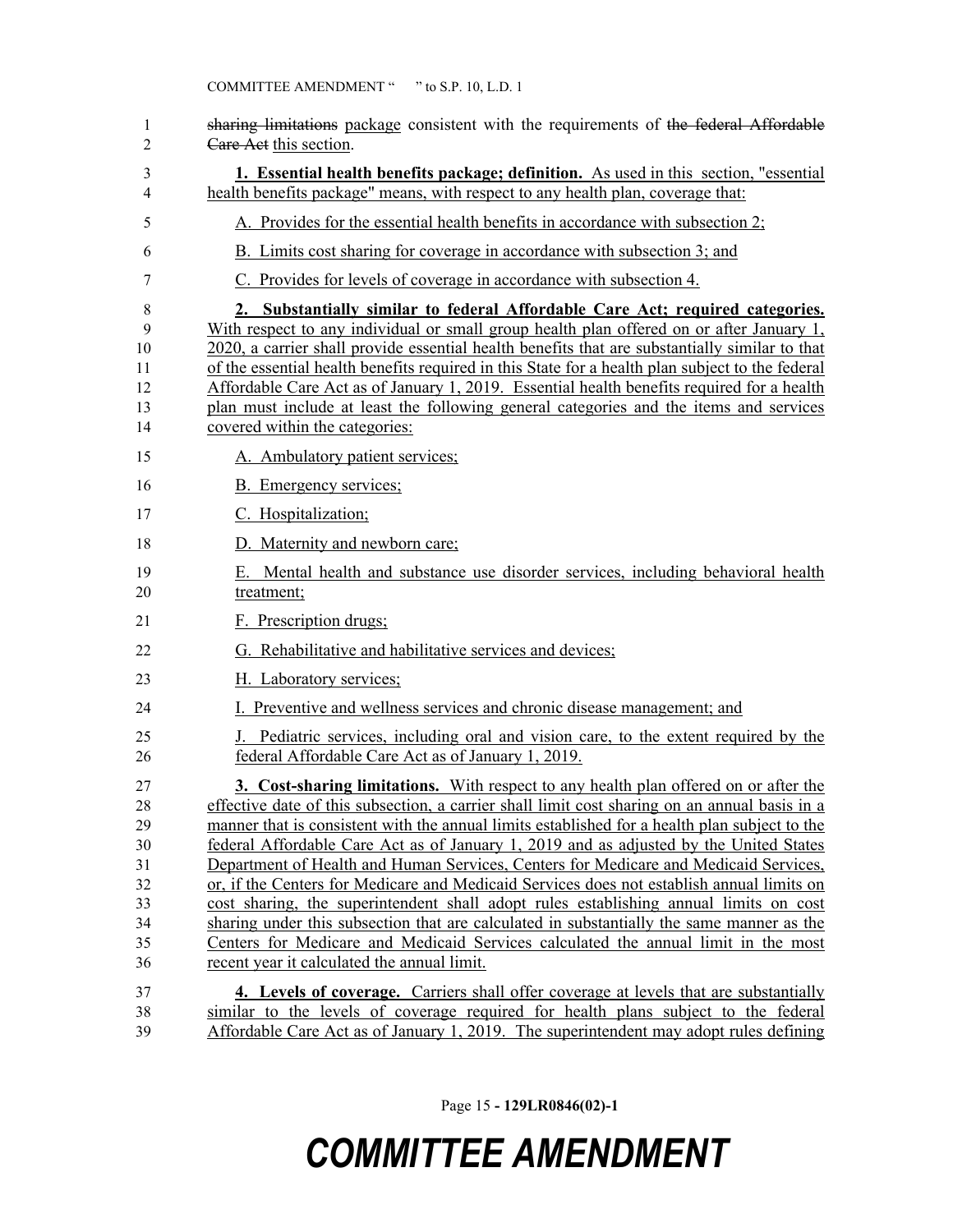| 1  | such levels of coverage. Rules adopted pursuant to this subsection are routine technical      |
|----|-----------------------------------------------------------------------------------------------|
| 2  | rules as defined in Title 5, chapter 375, subchapter 2-A.                                     |
| 3  | <b>5. Rule of construction.</b> This section may not be construed to prohibit a health plan   |
| 4  | from providing benefits in excess of the essential health benefits described in this section. |
| 5  | <b>PART C</b>                                                                                 |
| 6  | Sec. C-1. 24-A MRSA §2850-C, sub-§3 is enacted to read:                                       |
| 7  | 3. Applicability of section 4320-L. In addition to the requirements of this section, a        |
| 8  | carrier is subject to section 4320-L.                                                         |
| 9  | Sec. C-2. 24-A MRSA §4320-L is enacted to read:                                               |
| 10 | §4320-L. Nondiscrimination                                                                    |
| 11 | <b>1. Nondiscrimination.</b> An individual may not, on the basis of race, color, national     |
| 12 | origin, sex, sexual orientation, gender identity, age or disability, be excluded from         |
| 13 | participation in, be denied benefits of or otherwise be subjected to discrimination under     |
| 14 | any health plan offered in accordance with this Title. A carrier may not in offering,         |
| 15 | providing or administering a health plan:                                                     |
| 16 | A. Deny, cancel, limit or refuse to issue or renew a health plan or other health-related      |
| 17 | coverage, deny or limit coverage of a claim or impose additional cost sharing or other        |
| 18 | limitations or restrictions on coverage on the basis of race, color, national origin, sex,    |
| 19 | sexual orientation, gender identity, age or disability;                                       |
| 20 | B. Have or implement marketing practices or benefit designs that discriminate on the          |
| 21 | basis of race, color, national origin, sex, sexual orientation, gender identity, age or       |
| 22 | disability in a health plan or other health-related coverage;                                 |
| 23 | C. Deny or limit coverage, deny or limit coverage of a claim or impose additional             |
| 24 | cost sharing or other limitations or restrictions on coverage for any health services         |
| 25 | that are ordinarily or exclusively available to individuals of one sex to a transgender       |
| 26 | individual based on the fact that the individual's sex assigned at birth, gender identity     |
| 27 | or gender otherwise recorded is different from the one to which such health services          |
| 28 | are ordinarily or exclusively available;                                                      |
| 29 | D. Have or implement a categorical coverage exclusion or limitation for all health            |
| 30 | services related to gender transition; or                                                     |
| 31 | E. Otherwise deny or limit coverage, deny or limit coverage of a claim or impose              |
| 32 | additional cost sharing or other limitations or restrictions on coverage for specific         |
| 33 | health services related to gender transition if such denial, limitation or restriction        |
| 34 | results in discrimination against a transgender individual.                                   |
| 35 | Nothing in this subsection is intended to determine or restrict a carrier from determining    |
| 36 | whether a particular health service is medically necessary or otherwise meets applicable      |
| 37 | coverage requirements in any individual case.                                                 |

Page 16 **- 129LR0846(02)-1**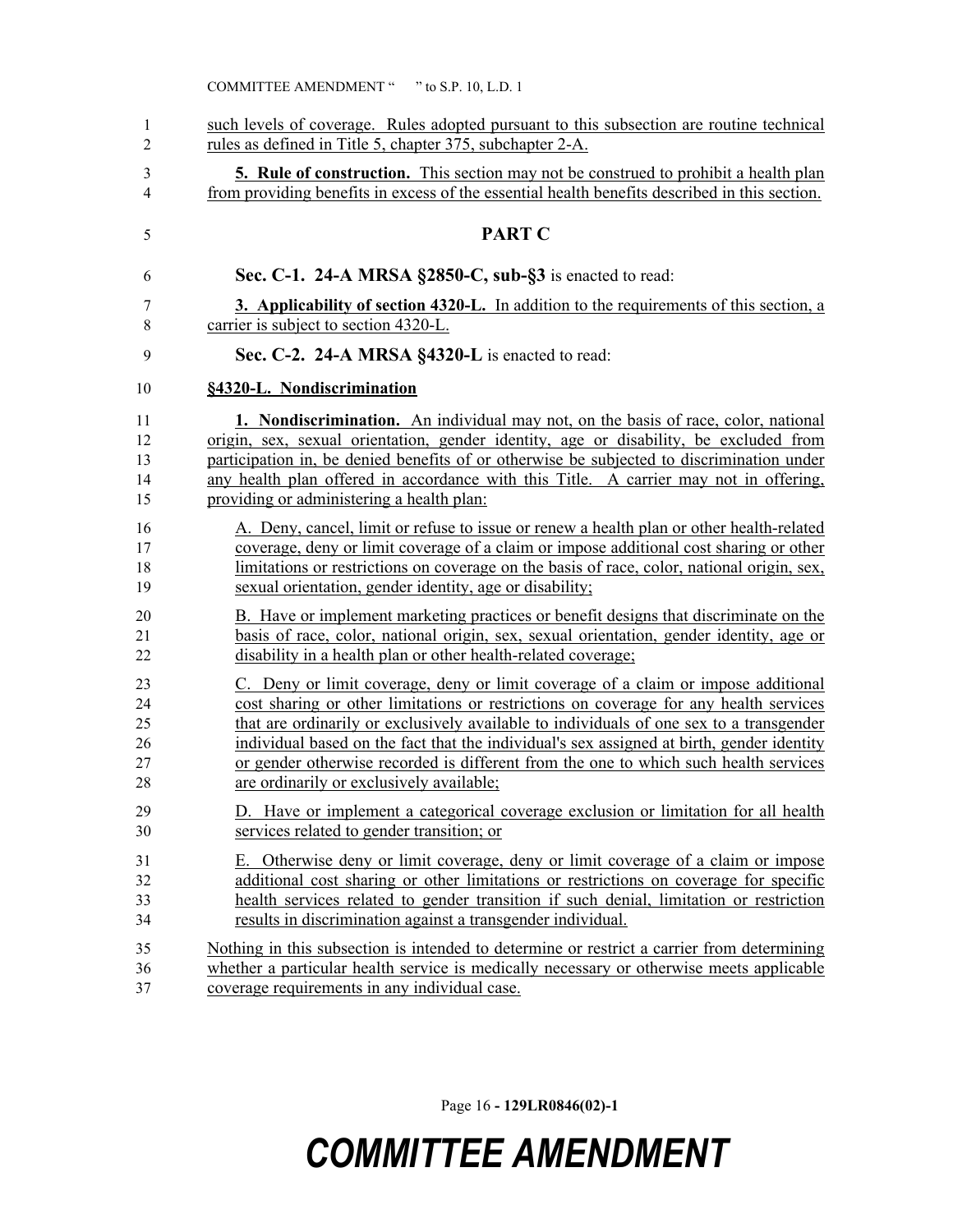| 1<br>$\overline{c}$<br>3         | 2. Meaningful access for individuals with limited English proficiency. A carrier<br>shall take reasonable steps to provide meaningful access to each enrollee or prospective<br>enrollee under a health plan who has limited proficiency in English.                                                                                                                                                                                                                                   |
|----------------------------------|----------------------------------------------------------------------------------------------------------------------------------------------------------------------------------------------------------------------------------------------------------------------------------------------------------------------------------------------------------------------------------------------------------------------------------------------------------------------------------------|
| 4<br>5<br>6<br>7                 | 3. Effective communication for persons with disabilities. A carrier shall take<br>reasonable steps to ensure that communication with an enrollee or prospective enrollee in<br>a health plan who is an individual with a disability is as effective as communication with<br>other enrollees or prospective enrollees.                                                                                                                                                                 |
| 8                                | <b>PART D</b>                                                                                                                                                                                                                                                                                                                                                                                                                                                                          |
| 9<br>10                          | <b>Sec. D-1. 24-A MRSA §2749-C, sub-§1, as amended by PL 2003, c. 20, Pt. VV,</b><br>§8 and affected by §25, is further amended to read:                                                                                                                                                                                                                                                                                                                                               |
| 11<br>12<br>13                   | 1. Coverage for treatment for certain mental illnesses. Coverage for medical<br>treatment for mental illnesses listed in paragraph $-A$ - $A-1$ by all individual policies is<br>subject to this section.                                                                                                                                                                                                                                                                              |
| 14<br>15<br>16<br>17<br>18       | A. All individual policies must make available coverage providing, at a minimum,<br>benefits according to paragraph B, subparagraph (1) for a person receiving medical<br>treatment for any of the following mental illnesses diagnosed by a licensed allopathic<br>or osteopathic physician or a licensed psychologist who is trained and has received a<br>doctorate in psychology specializing in the evaluation and treatment of mental illness:                                   |
| 19                               | (1) Schizophrenia;                                                                                                                                                                                                                                                                                                                                                                                                                                                                     |
| 20                               | $(2)$ Bipolar disorder;                                                                                                                                                                                                                                                                                                                                                                                                                                                                |
| 21                               | (3) Pervasive developmental disorder, or autism;                                                                                                                                                                                                                                                                                                                                                                                                                                       |
| 22                               | (4) Paranoia;                                                                                                                                                                                                                                                                                                                                                                                                                                                                          |
| 23                               | (5) Panic disorder;                                                                                                                                                                                                                                                                                                                                                                                                                                                                    |
| 24                               | $(6)$ Obsessive-compulsive disorder; or                                                                                                                                                                                                                                                                                                                                                                                                                                                |
| 25                               | (7) Major depressive disorder.                                                                                                                                                                                                                                                                                                                                                                                                                                                         |
| 26<br>27<br>28<br>29<br>30<br>31 | A-1. All individual contracts must provide, at a minimum, benefits according to<br>paragraph B, subparagraph (1) for a person receiving medical treatment for any of the<br>following categories of mental illness as defined in the Diagnostic and Statistical<br>Manual as defined in section 2843, subsection 3, paragraph A-1, except for those that<br>are designated as "V" codes by the Diagnostic and Statistical Manual:<br>(1) Psychotic disorders, including schizophrenia; |
| 32                               | (2) Dissociative disorders;                                                                                                                                                                                                                                                                                                                                                                                                                                                            |
| 33                               | (3) Mood disorders;                                                                                                                                                                                                                                                                                                                                                                                                                                                                    |
| 34                               | (4) Anxiety disorders;                                                                                                                                                                                                                                                                                                                                                                                                                                                                 |
| 35                               | (5) Personality disorders;                                                                                                                                                                                                                                                                                                                                                                                                                                                             |
|                                  |                                                                                                                                                                                                                                                                                                                                                                                                                                                                                        |

Page 17 **- 129LR0846(02)-1**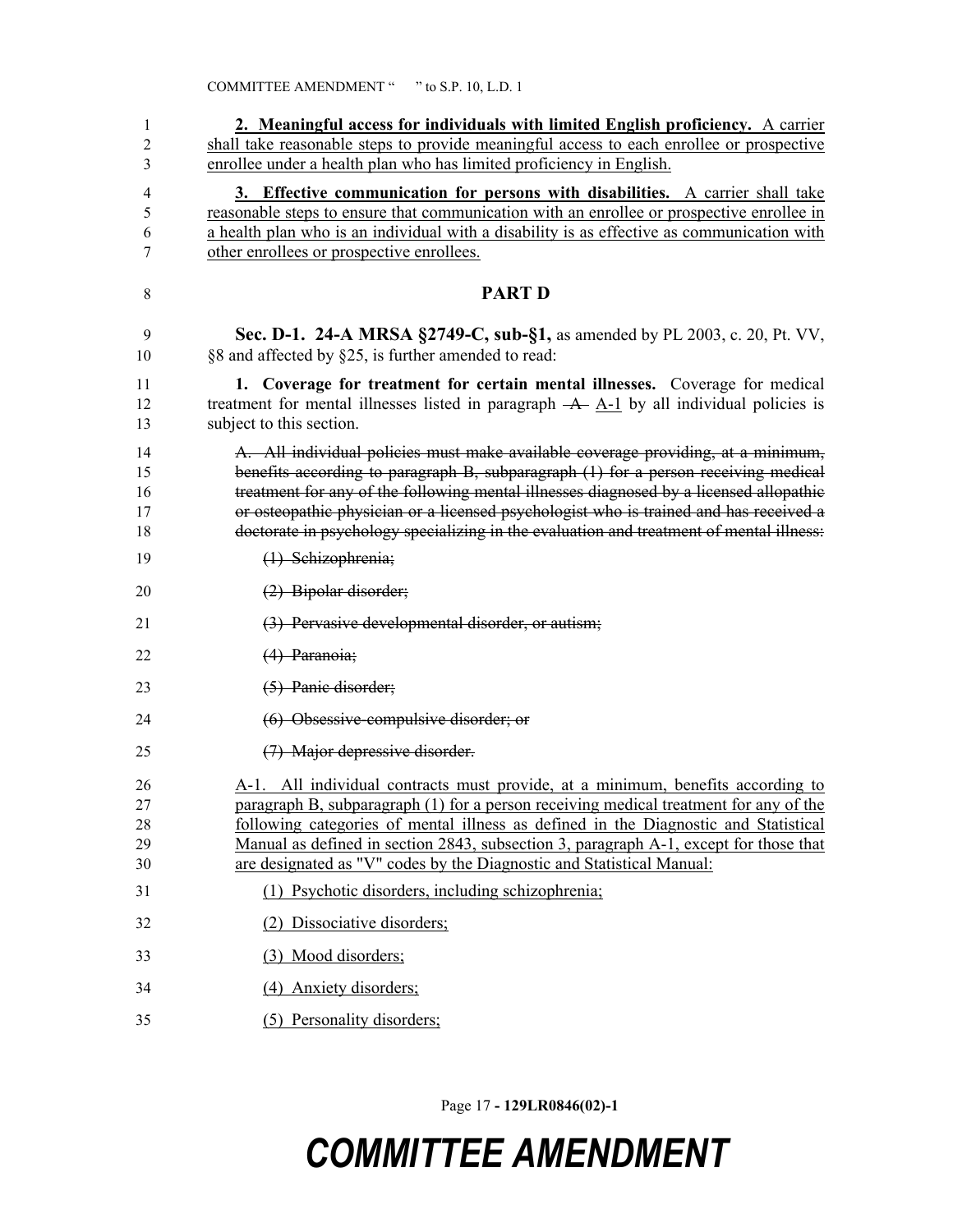#### COMMITTEE AMENDMENT " " to S.P. 10, L.D. 1

| $\mathbf{1}$                     | (6) Paraphilias;                                                                                                                                                                                                                                                                                                                                                                                                                                                             |
|----------------------------------|------------------------------------------------------------------------------------------------------------------------------------------------------------------------------------------------------------------------------------------------------------------------------------------------------------------------------------------------------------------------------------------------------------------------------------------------------------------------------|
| $\overline{2}$                   | Attention deficit and disruptive behavior disorders;<br>(7)                                                                                                                                                                                                                                                                                                                                                                                                                  |
| 3                                | (8) Pervasive developmental disorders;                                                                                                                                                                                                                                                                                                                                                                                                                                       |
| 4                                | $(9)$ Tic disorders;                                                                                                                                                                                                                                                                                                                                                                                                                                                         |
| 5                                | (10) Eating disorders, including bulimia and anorexia; and                                                                                                                                                                                                                                                                                                                                                                                                                   |
| 6                                | (11) Substance use disorders.                                                                                                                                                                                                                                                                                                                                                                                                                                                |
| 7                                | For the purposes of this paragraph, the mental illness must be diagnosed by a licensed                                                                                                                                                                                                                                                                                                                                                                                       |
| 8<br>9                           | allopathic or osteopathic physician or a licensed psychologist who is trained and has<br>received a doctorate in psychology specializing in the evaluation and treatment of                                                                                                                                                                                                                                                                                                  |
| 10                               | mental illness.                                                                                                                                                                                                                                                                                                                                                                                                                                                              |
| 11<br>12<br>13                   | B. All individual policies and contracts executed, delivered, issued for delivery,<br>continued or renewed in this State must make available provide coverage providing<br>benefits that meet the requirements of this paragraph.                                                                                                                                                                                                                                            |
| 14<br>15<br>16                   | (1) The offer of coverage must provide benefits for the treatment and diagnosis<br>of mental illnesses under terms and conditions that are no less extensive than the<br>benefits provided for medical treatment for physical illnesses.                                                                                                                                                                                                                                     |
| 17<br>18<br>19<br>20<br>21<br>22 | (2) At the request of a reimbursing insurer, a provider of medical treatment for<br>mental illness shall furnish data substantiating that initial or continued treatment<br>is medically necessary health care. When making the determination of whether<br>treatment is medically necessary health care, the provider shall use the same<br>criteria for medical treatment for mental illness as for medical treatment for<br>physical illness under the individual policy. |
| 23<br>24                         | Sec. D-2. 24-A MRSA §2843, sub-§5-A, as amended by PL 1989, c. 490, §4, is<br>repealed.                                                                                                                                                                                                                                                                                                                                                                                      |
| 25<br>26                         | Sec. D-3. 24-A MRSA §4234-A, sub-§6, as amended by PL 2017, c. 407, Pt. A,<br>§98, is further amended to read:                                                                                                                                                                                                                                                                                                                                                               |
| 27<br>28                         | 6. Coverage for treatment of certain mental illnesses. Coverage for medical<br>treatment for mental illnesses listed in paragraph A-1 is subject to this subsection.                                                                                                                                                                                                                                                                                                         |
| 29<br>30<br>31<br>32<br>33       | All individual and group contracts must provide, at a minimum, benefits<br>A-1.<br>according to paragraph B, subparagraph (1) for a person receiving medical treatment<br>for any of the following categories of mental illness as defined in the Diagnostic and<br>Statistical Manual, except for those designated as "V" codes in the Diagnostic and<br><b>Statistical Manual:</b>                                                                                         |
| 34                               | (1) Psychotic disorders, including schizophrenia;                                                                                                                                                                                                                                                                                                                                                                                                                            |
| 35                               | (2) Dissociative disorders;                                                                                                                                                                                                                                                                                                                                                                                                                                                  |
| 36                               | (3) Mood disorders;                                                                                                                                                                                                                                                                                                                                                                                                                                                          |
| 37                               | (4) Anxiety disorders;                                                                                                                                                                                                                                                                                                                                                                                                                                                       |

Page 18 **- 129LR0846(02)-1**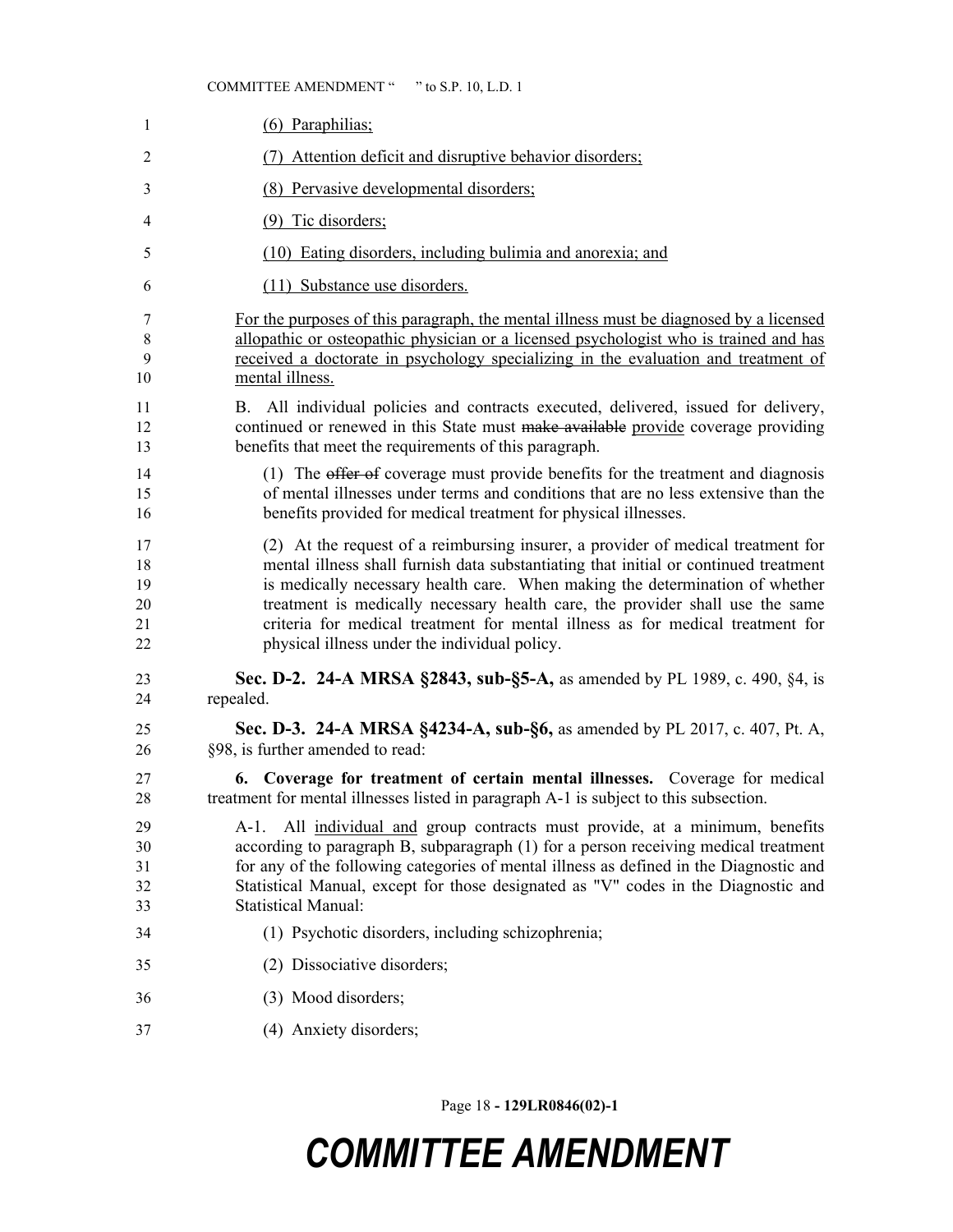#### COMMITTEE AMENDMENT " " to S.P. 10, L.D. 1

| $\mathbf{1}$   | (5) Personality disorders;                                                             |
|----------------|----------------------------------------------------------------------------------------|
| $\overline{2}$ | (6) Paraphilias;                                                                       |
| 3              | (7) Attention deficit and disruptive behavior disorders;                               |
| 4              | (8) Pervasive developmental disorders;                                                 |
| 5              | (9) Tic disorders;                                                                     |
| 6              | (10) Eating disorders, including bulimia and anorexia; and                             |
| 7              | (11) Substance use disorders.                                                          |
| 8              | For the purposes of this paragraph, the mental illness must be diagnosed by a licensed |
| 9              | allopathic or osteopathic physician or a licensed psychologist who is trained and has  |
| 10             | received a doctorate in psychology specializing in the evaluation and treatment of     |
| 11             | mental illness.                                                                        |
| 12             | B. All policies, contracts and certificates executed, delivered, issued for delivery,  |
| 13             | continued or renewed in this State must provide benefits that meet the requirements    |
| 14             | of this paragraph.                                                                     |
| 15             | (1) The contracts must provide benefits for the treatment and diagnosis of mental      |
| 16             | illnesses under terms and conditions that are no less extensive than the benefits      |
| 17             | provided for medical treatment for physical illnesses.                                 |
| 18             | (2) At the request of a reimbursing health maintenance organization, a provider        |
| 19             | of medical treatment for mental illness shall furnish data substantiating that initial |
| 20             | or continued treatment is medically necessary health care. When making the             |
| 21             | determination of whether treatment is medically necessary health care, the             |
| 22             | provider shall use the same criteria for medical treatment for mental illness as for   |
| 23             | medical treatment for physical illness under the group contract.                       |
| 24             | (3) If benefits and coverage for the treatment of physical illness are provided on     |
| 25             | an expense-incurred basis, the benefits and coverage required under this               |
| 26             | subsection may be delivered separately under a managed care system.                    |
| 27             | (4) A policy or contract may not have separate maximums for physical illness           |
| 28             | and mental illness, separate deductibles and coinsurance amounts for physical          |
| 29             | illness and mental illness, separate out-of-pocket limits in a benefit period of not   |
| 30             | more than 12 months for physical illness and mental illness or separate office         |
| 31             | visit limits for physical illness and mental illness.                                  |
| 32             | (5) A health benefit plan may not impose a limitation on coverage or benefits for      |
| 33             | mental illness unless that same limitation is also imposed on the coverage and         |
| 34             | benefits for physical illness covered under the policy or contract.                    |
| 35             | (6) Copayments required under a policy or contract for benefits and coverage for       |
| 36             | mental illness must be actuarially equivalent to any coinsurance requirements or,      |
| 37             | if there are no coinsurance requirements, may not be greater than any copayment        |
| 38             | or coinsurance required under the policy or contract for a benefit or coverage for     |
| 39             | a physical illness.                                                                    |

Page 19 **- 129LR0846(02)-1**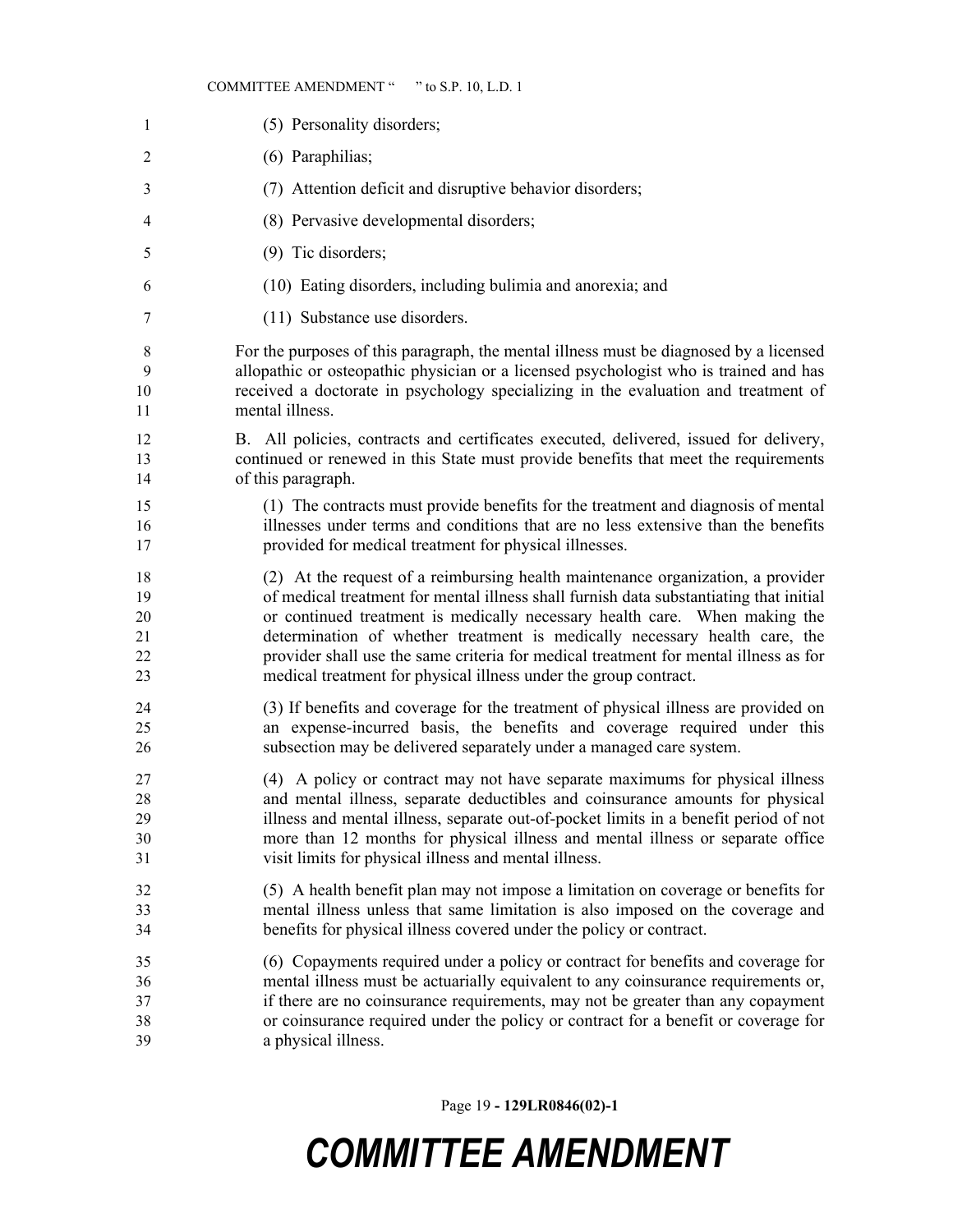(7) For the purposes of this section, a medication management visit associated with a mental illness must be covered in the same manner as a medication management visit for the treatment of a physical illness and may not be counted in the calculation of any maximum outpatient treatment visit limits. This subsection does not apply to policies, contracts or certificates covering employees of employers with 20 or fewer employees, whether the group policy is issued to the employer, to an association, to a multiple-employer trust or to another entity. **Sec. D-4. 24-A MRSA §4234-A, sub-§7,** as amended by PL 2003, c. 20, Pt. VV, §21 and affected by §25, is repealed.' **SUMMARY** This amendment replaces the bill and is the majority report of the committee. The purpose of this amendment is to ensure that consumer protections related to health insurance coverage included in the federal Patient Protection and Affordable Care Act are codified in state law. In Part A, the amendment does the following. 16 16 1. It makes clear that carriers in the individual, small group and large group markets must meet guaranteed issue requirements similar to those required by federal law. 2. It makes clear that individual and group health plans may not impose any preexisting condition exclusion on an enrollee. The amendment does permit a carrier to restrict enrollment in individual health plans to open enrollment and special enrollment periods established in rule. 3. It clarifies that carriers offering individual or group health plans may not establish lifetime or annual limits on the dollar value of benefits unless the plan is grandfathered under the federal Affordable Care Act as of January 1, 2019 and does not impose new limits or reduce existing limits. The amendment specifies that the provision prohibiting annual limits on the dollar value of benefits applies to the dollar value of essential health benefits. 4. It allows children, until they attain 26 years of age, to remain on their parents' health insurance policy. 5. It changes the maximum rate differential due to age that may be filed by the carrier to 3 to 1 and requires that rates that vary based on age do so according to a uniform age rating curve. 6. It provides that if a carrier varies premium rates based on family membership, the premium rate must equal the sum of the premiums for each individual in the family. 7. It prohibits a carrier from varying premium rates based on tobacco use for individuals who are enrolled in an evidence-based tobacco cessation program approved by the United States Department of Health and Human Services, Food and Drug Administration. 8. It makes clear that the minimum medical loss ratio in the individual market is 80% without exception.

Page 20 **- 129LR0846(02)-1**